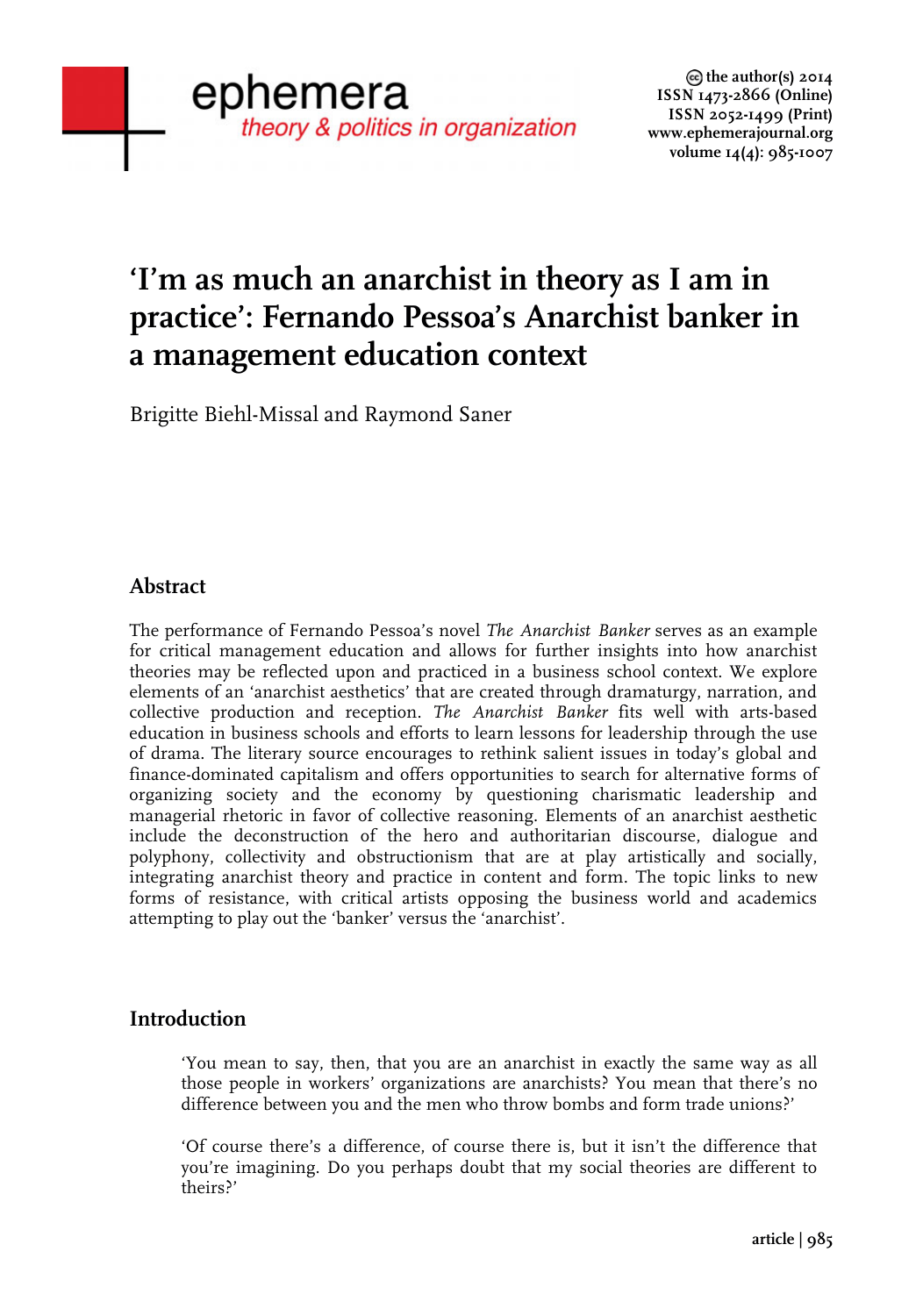'Ah, now I see! In theory; you're an anarchist, but in practice...'

'I'm as much an anarchist in practice as I am in theory. Indeed, in practice, I'm much more of an anarchist than those other people you mention. My whole life proves it.' (Pessoa, 1997 [1922]: 88)

*The Anarchist Banker* presents in its title both a mystery and a contradiction in terms, that resonate with the *ephemera* special issue on anarchism and management. Whether this provokes a bewildered reaction or a puzzled rejection of one term in relation to the other, Fernando Pessoa's novel serves as a starting point to comment on how the study of management and the practice of management education can explore, integrate and negotiate an anarchist aesthetic and radical political thought in ways that differ from traditional business school approaches.

In this paper we discuss a theatrical staging of *The Anarchist Banker* by Fernando Pessoa (1997 [1922]), entitled The Anarchist Banker for Four Actors, at a gathering of artists, philosophers and management scholars in Zadar, Croatia in 2010, organized by The Université Nomade<sup>1</sup>. The adapted play also can be enacted in business schools or as a stand-alone theatrical performance. Considered by Fernando Pessoa as a 'conto de raciocinio' (tale of reasoning), the text is abound with references to philosophy that are opposed, interwoven and negotiated in a way that is supported and enhanced by the aesthetic situation of the theatre performance. We argue that the performance serves as a compelling example for critical management education and allows for further insights into how anarchist theories may be reflected upon and practiced in a business school context. We also argue that such a theatrical performance constitutes a critical intervention that encourages people to rethink salient issues in today's global and finance-dominated capitalism in the search for alternatives.

We link this potential to an 'anarchist aesthetics' in the sense of sensually perceptible forms of ('cultural') products and performances whose production process and content embodies and expresses libertarian principles. Loosely related to the quote in the title which refers to being an 'anarchist in theory as

 1 Adaptation written, directed and played by Raymond Saner together with three Croatian actors Jure Aras, Milan Miocic Stocic, and Miro Pucar. The Université Nomade came about through the co-operation of several individuals active in the European Cultural Parliament and organizations such as the Abo Akademi University in Finland and the Cittadellarte-Fundazione Pistoletto. http://www.nurope.eu/people\_text.html.

At this point, it may be worth mentioning a coincidence that one of the reviewers has pointed out: Zadar, or Zara in the past, at one point in time was the place where Luca Pacioli taught; Pacioli is credited with inventing double-entry bookkeeping and thus laying the foundations for finance capitalism.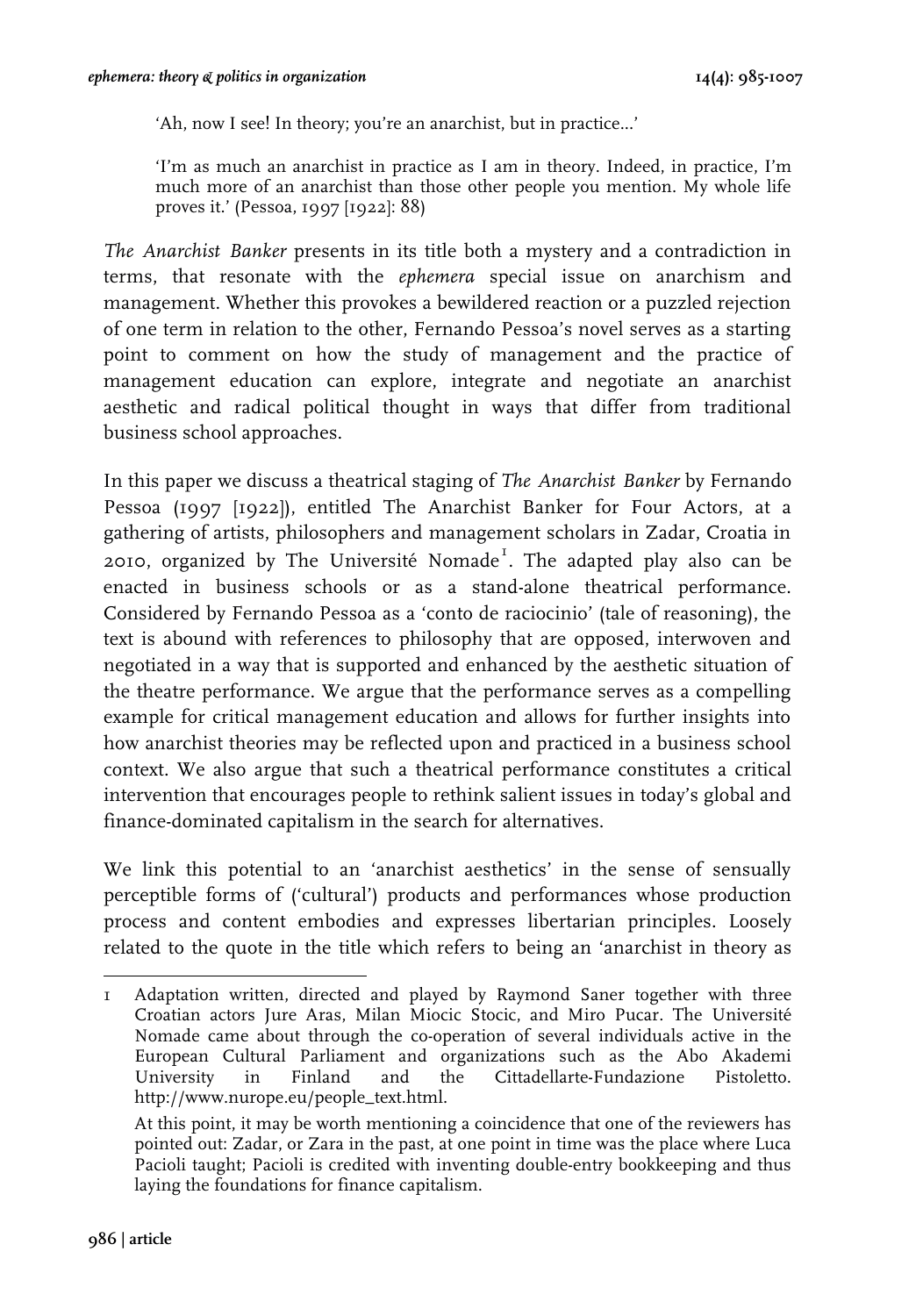well as in practice', this means that the actual theatre performance with its form and content, including its production and staging or mise-en-scène, share some characteristics that resonate with anarchist theory and practice. This includes ideas of working towards fuller freedom and autonomy, an egalitarian community, and liberating practices that deconstruct authority and suppression and encourage collective, polyphone visions.

The interplay between art and anarchy has been discussed from different perspectives, including from a literature perspective (Jeppesen, 2011; Leighten, 2011; Rosa, 2012), focusing on artists' imaginative and creative capacities to transforming social realities (Amster, 1989; Antliff, 2011). In our discussion of the novel and the performance of *The Anarchist Banker*, we explore elements of an anarchist aesthetic that relate to the following elements: the deconstruction of the hero and authoritarian discourse, dialogue and polyphony, collectivity, and obstructionism. These elements seem particularly relevant in a context of mainstream and positivist management studies (Spicer et al., 2009), while other elements of an anarchist aesthetic, such as anarchic gambling and rejection of rules, have been discussed with reference to other economic situations and political epochs (Gourianova, 2011).

An understanding of anarchist aesthetics that includes a critical stance towards many sensually perceptible relations is deemed useful in the management area where control and power are exerted increasingly indirectly and via subtle aesthetic influence and manipulation (Warren and Rehn, 2006). An aesthetic, visual and emotional mode of communication has been found to be part of new forms of resistance towards the capitalist economy that are driven by critical artists, from theatre makers to painters, to social activists who use theatrical means for their social interventions (Biehl-Missal, 2012; 2013; Chong, 2013). This form of artistic resistance goes beyond extant critical discourse about organizations, because its form provides an aesthetic experience, and conveys both intellectual and embodied forms of knowing in fuller, richer and stimulating ways. Similar to critical artists who question the current business world, critical academics may want to use artistic methods to encourage reflection also.

The quest for an anarchist aesthetic in the sense of performative practice addresses questions such as whether anarchism can be found and used in business schools, in teaching, or in artistic student projects that work with *The Anarchist Banker*. A historical literary text such as Pessoa's deals with issues of leadership and the topic of how ideals have been taken over by managerialism, greed and selfishness. This complements today's reflection and practices echoed by the manifold protests around the globe such as the 'Occupy Wall Street'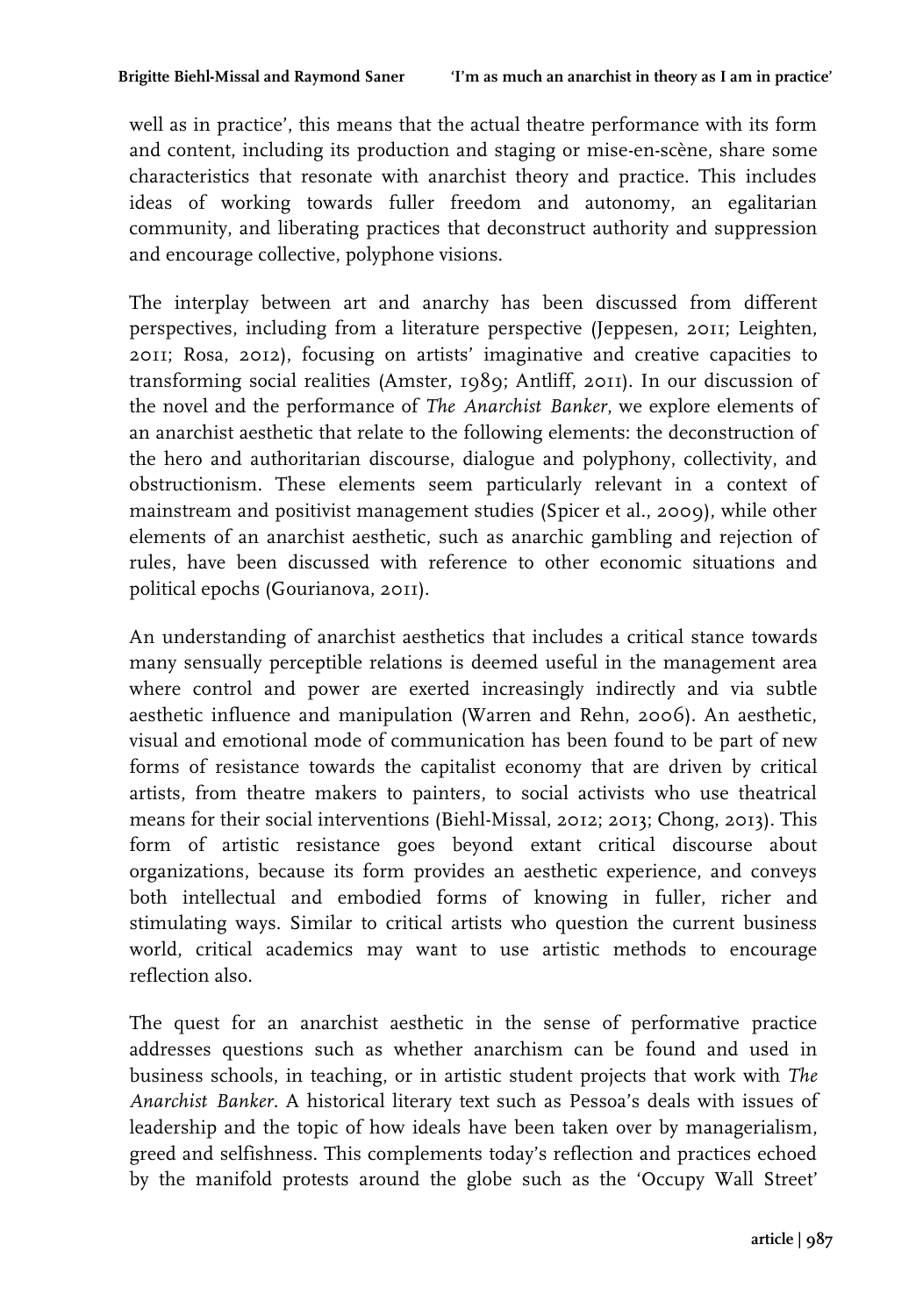movement, questioning corporate capitalism and searching for alternative forms of organizing society and the economy. The openness of the artistic realm and an anarchist aesthetic's interruption of the dominant image machinery (Jeppesen, 2011) allows many revolutionary dimensions of our existence to be addressed, reminding participants that they, too, are creators.

The paper is structured as follows. In the next section, we situate *The Anarchist Banker* as a literary source of high contemporary relevance in an arts-based education context in business schools. In order to sketch some elements of an anarchist aesthetic, in the following sections we address a range of issues. Starting from a subversive presentation of the protagonist and hero, with reference to the text of the novel and the staging of the performance, we elaborate on dialogue and polyphony made possible through dramaturgical choices. We discuss the role of collectivity in the process and the attitude of obstructionism as another general aesthetic principle. Finally we consider even more unstructured, postdramatic, theatre forms and their potential in an anarchist endeavor. In the conclusion, we reflect on our case and future business school projects and implications.

## **Arts-based education and Pessoa's novel**

We witness an increase in creative methods and use of the arts for management education in business schools. This trend can be seen as an answer to calls for new social, creative and communication skills following increasing social inequalities (Saner, 2010), scandals in banking, the media and the public sector, which have exposed limitations of current management practice and education (Adler, 2006). Some business schools include theatre performances, reading of literature and other practical projects to account for human dialogue and sustainable perspectives in management. For example, though in a more positivist way, Badaracco (2006) aims to 'illuminate the heart of leadership through literature'. It is commonly suggested that artistic contemplation and agency can increase personal reflection as an inspiration for new approaches to the business world (Adler, 2010). This complements a growing number of courses on ethics and sustainability, with management scholars pleading for more equitable growth and more sustained development that include triple bottom lines of social, ecological and economic development.

*The Anarchist Banker* situates itself very well in this context, showing obvious relevance for management education today. The financial crisis of 2008 and the consequent Occupy Wall Street movement in many parts of the world centered around issues such as perceived greed, unjustified bonus systems of major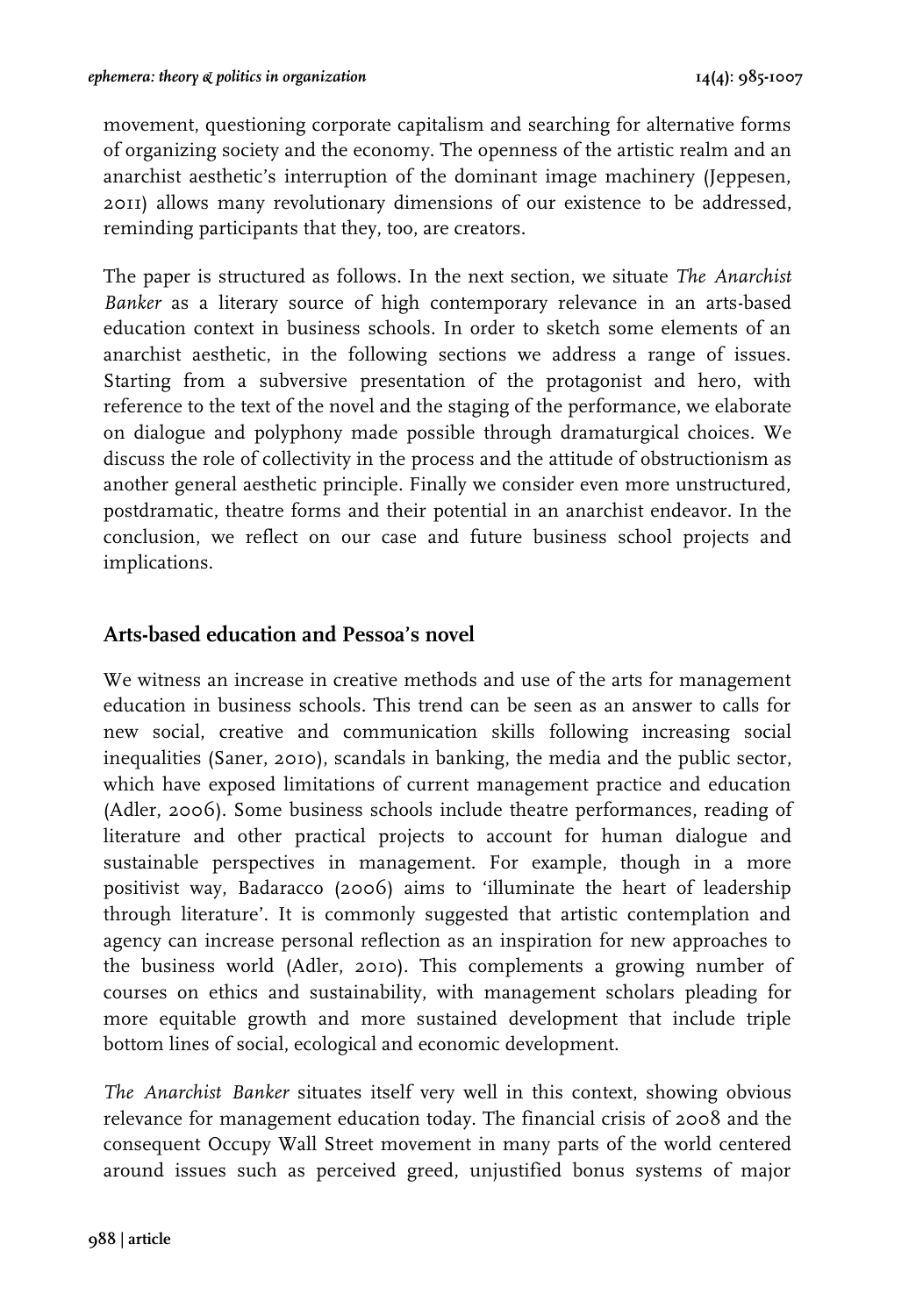corporations and unequal distribution of wealth in industrial and developing counties. *The Anarchist Banker* was written in a time of economic, financial and political upheavals where logic, stability, trust and principled rule based economic activity drifted into opportunistic, manipulative and high rent seeking behavior. The character of the banker thus can be perceived as an appropriate object of study.

We suggest that there is a need to go beyond moralizing and debates about ethical principles of good management behavior and to get closer to the rationalizing and self-justification of managers engaging in excessive profit maximization. Little is known about how a manager engaging in greedy behavior thinks, feels, and interacts with others. Mainstream management literature leaves little space to feeling and failure (Mangham, 2001) which, in their sensual and aesthetic, non-rational nature, may be played out perfectly in the space of theatre. Pessoa's play provides an excellent opportunity to make an experimental in-depth visit into the psychological realm of a senior manager.

From a management studies perspective, the character of the 'anarchist' banker is worth analyzing and performing in a theatre production, also with students. Such an endeavor would situate itself in a stream of theoretical and practical interest in heroes in the drama. *The Anarchist Banker* can be seen as a source for lessons for management studies. Drama as an acknowledged source of learning in a management context can provide critical and inconvenient lessons about social and economic interaction (Biehl-Missal, 2010: 289). Leaders are the archetype of drama and for thousands of years stages have made clowns of kings, capitalists and communists rather than praising them. Theatre has been used as an inspiration in management education for a long time. A premise for this approach is the nature of much management literature that presents frameworks and models but falls short of many increasingly-relevant issues in business revolving around human interaction, responsibility and ethics. Critical issues brought to the foreground by a theatrical performance can draw an audience's attention directly to crucial issues such as manipulation of followers, the abuse of power, the dark side of leadership and personal guilt, tormented feelings and other topics that do not feature prominently in biographies of successful leaders of today. We argue that the aesthetic form of a play's content as well as of the performance itself opens up an even stronger potential, also by embodying some anarchist principles.

## **Performing** *The Anarchist Banker*

*Plot of the novel*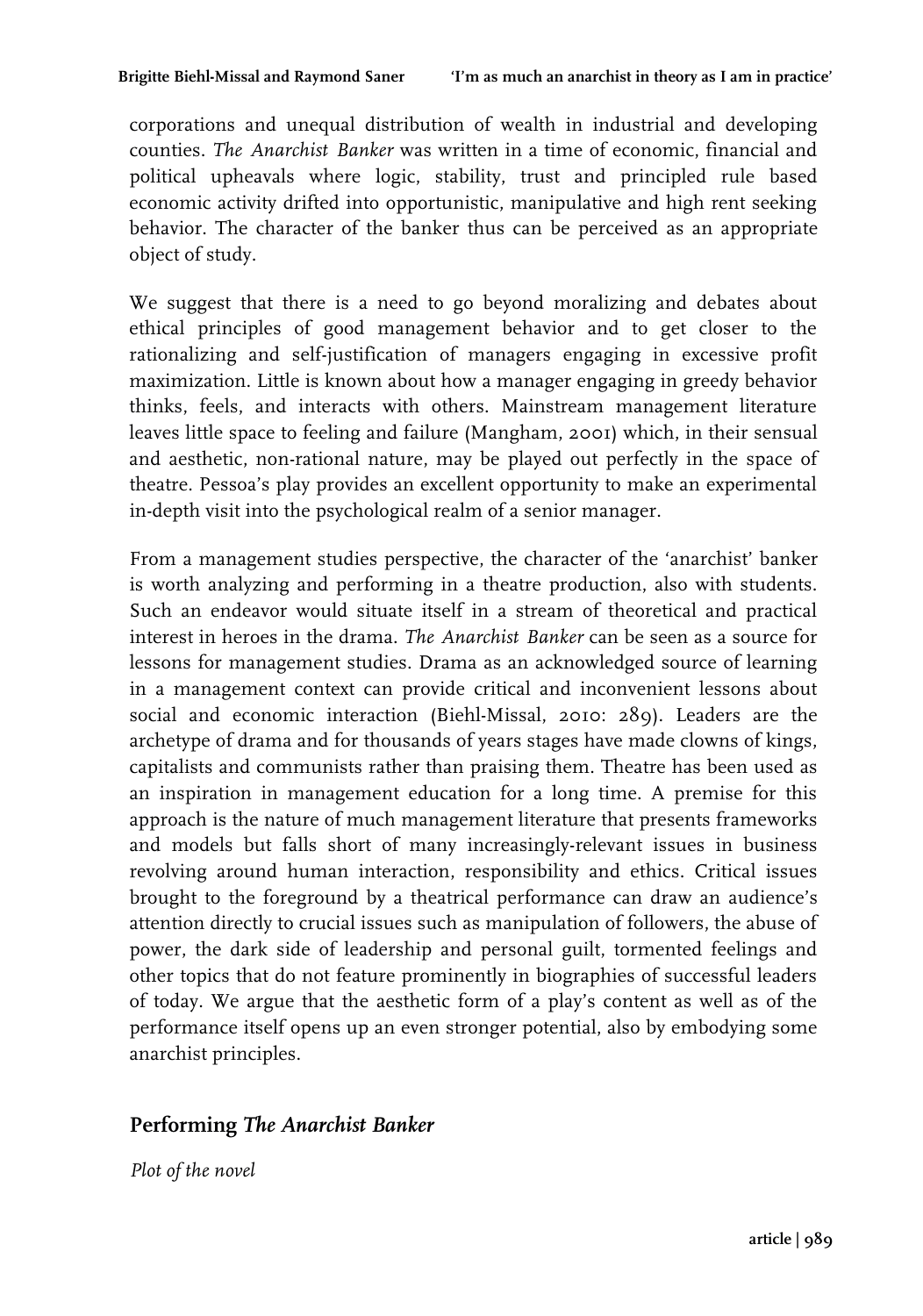Fernando Pessoa, aka Fernando António Nogueira (1888–1935), was a Portuguese poet, writer, literary critic, translator, publisher and philosopher, one of the most significant literary figures of the 20th century and one of the greatest poets in the Portuguese language. *The Anarchist Banker* is one of the few short stories published before Pessoa died. It appeared in 1922 during a period of great instability in Portugal with growing fiscal deficits, hyper-inflation and forty-five changes of government between l910 and 1926. Following the exile of King Manuel II of Portugal in 1910, reactionary monarchist powers, republican and anarcho-syndicalist groups clashed violently (Wheeler, 1978: 3). In 1921, another radical revolt in Lisbon ended up in the 'Bloody Night', where some of the most influential figures of the Republic were murdered. Further armed clashes between republican, clerical-conservative and monarchist parties lead to a military coup d'état in 1926 starting a long period of fascist-authoritarian regimes which only ended with the carnation revolution of 1974 that brought about democracy and the end of colonialism. Portugal's First Republic (1910–26) became, in the words of historian Douglas L. Wheeler (1978), 'midwife to Europe's longest surviving authoritarian system'.

Pessoa rejected these ideological acts of violence and the 'spiritual corruption'(Wheeler, 1978: 4) of the nation. Emphasizing individual freedom that does not subject itself to any person or ideology, Pessoa opposed selfrighteousness of majorities that do not value differences but violate individuals' positions and rights (Werner, 1992).

*The Anarchist Banker* situates itself in this historical and personal context. Pessoa's short story features two characters, a senior and wealthy banker, a cigar smoking monopolist, and a junior banker in the early stages of his career. Following a dinner in the home of the banker, the guest inquires: 'I know what I've been meaning to ask you. Someone told me a few days ago that you used to be an anarchist' (Pessoa, 1997 [1922]: 88). The senior banker replies that he still is: 'There's no "used to" about it, I was and I am. I haven't changed in that respect, I still am an anarchist' (*ibid.*: 88), engaging in a long monologue that lines up different arguments, which however only on the surface portray capitalism as the logical development to a free society (Werner, 1992). Pessoa lets the senior banker present himself to the admiring yet unperceptive junior banker as someone who in his youth tried different radical social movements. He presents his life as a process of moving from being a enthusiastic but simplistic follower of social movements, developing step-by-step from a young revolutionary anarchist to being the only true and consistent anarchist: a selfcentered and self-justified wealthy banker whose only motive is to stay rich and be independent of needs and social constraints. The junior banker tries to question the senior banker but is not able to catch up with his shrewd sophistry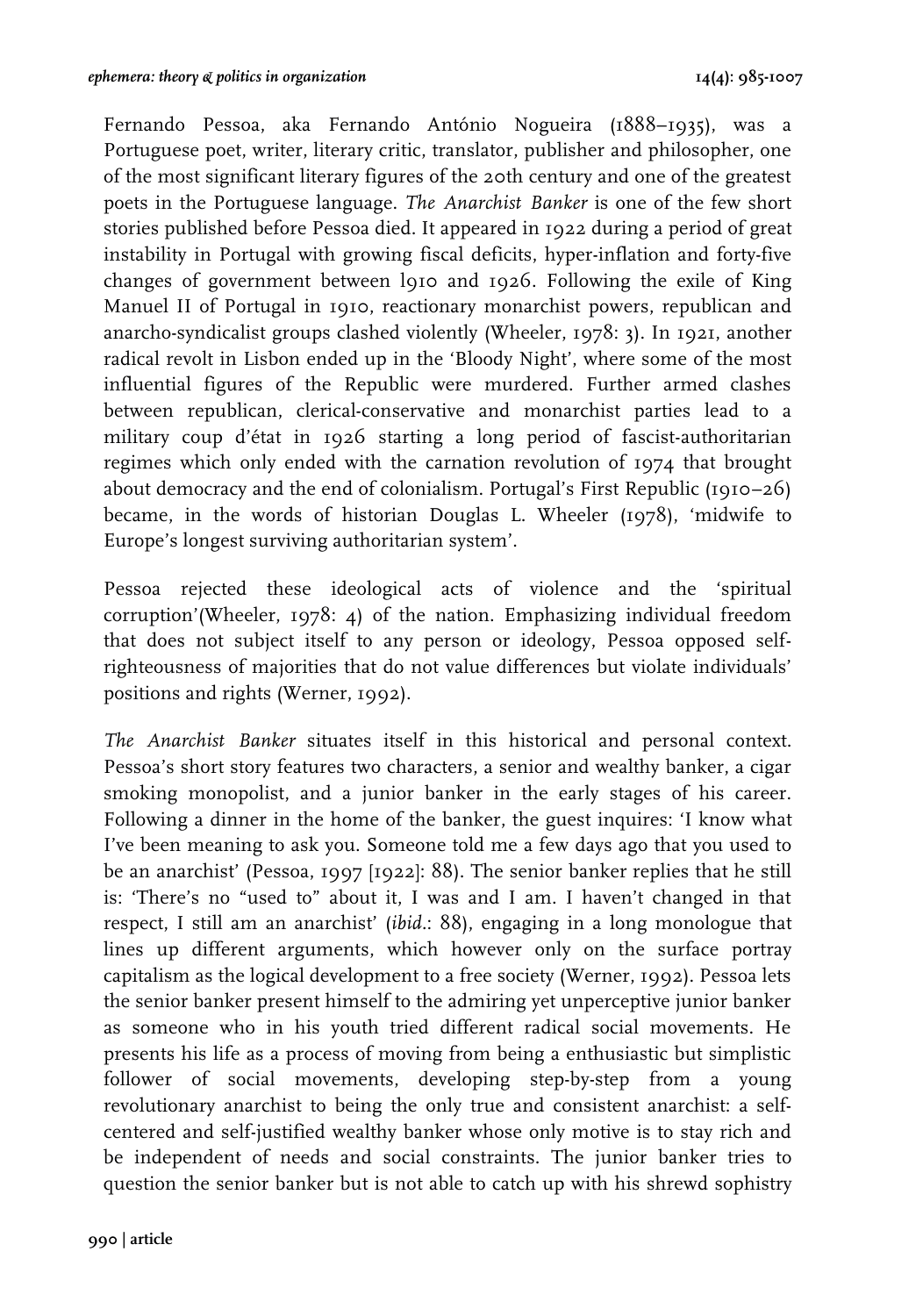and at the end lets the senior banker conclude on a triumphant note of selfcongratulation. The story is an exercise in sophisticated sophistry twisting facts around glib arguments similar to what we would call today a spin-doctor. The story unfolds in the form of a Socratic pseudo-dialogue and, in Pessoa's 'diabolical capacity for reasoning', exposes the reader 'to an astonishing and versatile exposition of logic. Sophism, subversion, and subterfuge are called to the service of truth, which is but another player in the malleable rhetoric of life' (Jackson, 2010: 108). This story ranks thought higher than action and finds irrationality in logic, challenging the reader to discover flaws in the shocking twist of the wealthy banker's reasoning, by playing out what we consider in the following sections to be an anarchist aesthetic.

#### *The deconstruction of the hero and of authoritarian discourse*

With regard to aesthetic principles, we start our discussion with the protagonist and his subsequent deconstruction. As he puffs his cigar, the wealthy banker explains to his naïve after-dinner companion the argument that he is, in fact, the only real anarchist. He shows himself as a coherent character: 'What I mean is that between my theories and how I lead my life there is no divergence at all, but absolute conformity' (Pessoa, 1997 [1922]: 89). In a lengthy process, he transforms himself from an obvious contradictio in adiecto (the 'anarchist banker') into a heteronym that embodies many contradictions of Western culture. First of all, the character of *The Anarchist Banker* is different from typical figures in anarchist literature that often embody resilient counter-cultural roles of the nomad, tramp, vagabond or hobo, being constantly on the road to live the anarchist challenge to borders and other forms of oppression (Jeppesen, 2011: 200). The motif of a journey is prevalent in a more utopian way in anarchist literature, so that a typical character 'both reflects and produces a model for the project of becoming an anarchist, a literary expression of the always-incomplete permanent anarchist revolution' (*ibid.*: 189). The anarchist banker, who remains nameless, is the absence of all this, operating from an adverse yet still aesthetically-powerful position of stagnancy and standstill, assessing and evaluating the intellectual twists and turns that accompanied his decisions in life.

Protagonists in drama have been used for some time now to learn lessons for management. For example, the famous plays of Shakespeare offered a range of ideas for scholars and popular management writers of how to improve leadership (Mockler, 2002; Stevenson, 1996). Yet still, some of these analyses are criticized as being positivist and instrumental (Mangham, 2001; Biehl-Missal, 2010). Whitney, Packer and Noble (2000) for example learn from *Macbeth* that one of the worst leadership strategies is to strive for power simply for the purpose of winning more power. This insight does not question much of the system in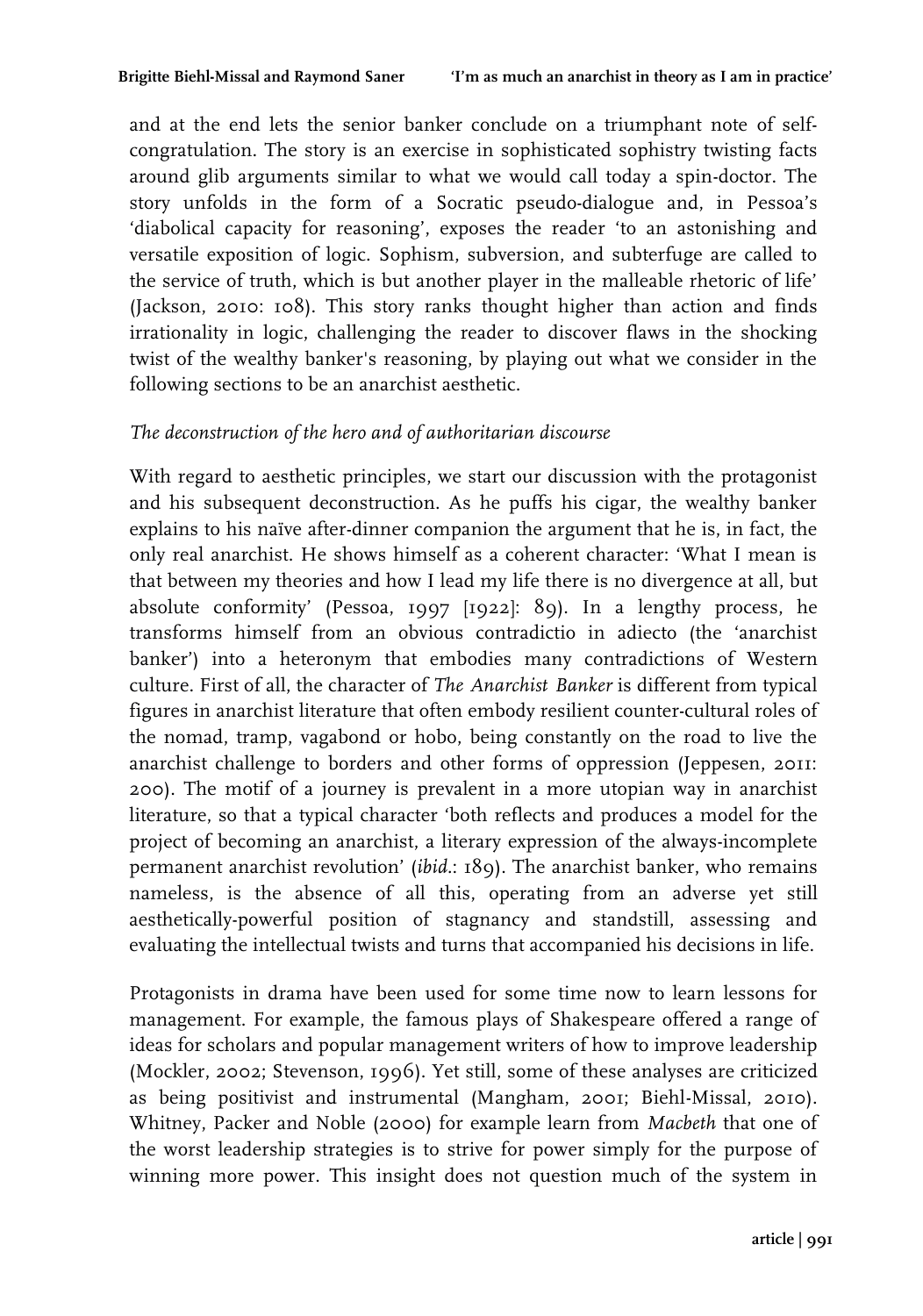which today's managers operate and thus constitutes a superficial critique, instrumentalizing much of the political impact a play can convey. At least it would be hard for positivist management literature to ignore the subversive nature of *The Anarchist Banker*, which lends itself to a critical approach. With regard to *Henry V*, management scholars (Burnham et al., 1999) develop implications about how to excel as a leader, using symbols and stories to persuade people. Mangham (2001: 301) has criticized such approaches for lacking depth of interpretation, finding that the drama's character lacks morality and integrity, being a master dissembler able to play many roles, and thus questions entire systems of hierarchy, rule and suppressive order.

This applies to Pessoa's anarchist banker who does not present an ideal of career success but exposes us to an anti-hero, to a character who acts suavely and selfassuredly yet covers up contradictions and a problematic personality. Pretending that he is an 'anarchist in theory as well as in practice', the senior banker displays an errant character and provides for the play many heroic calls for freedom from injustice, which are, however, superficial and full of twisted logic, half-truths and straightforward lies, thus creating a subversive impact.

It has been discussed that theatre in general does not provide us with examples of ideal or charismatic leaders but, quite the opposite, teaches us about contentious and problematic heroes (Mangham, 2001): by exposing heroes' weaknesses, the constraints of role-playing and the fact that appearances are deceiving, theatre can encourage audiences to question and possibly reject powerful men and the social, organizational or legal systems that surround them (Biehl-Missal, 2010). This element also works towards an 'anarchist aesthetic'.

At this point, it is worth mentioning that Pessoa is a pen name of the author Noguera, who invented a total of 81 different heteronyms which appeared in most of his novels creating a web of multiple interactions between his different personas. The choice of 'Pessoa' which means 'person' may be seen as an expression of his personal life-long reflection of the complexity of human consciousness and elusiveness of identity.

The anarchist banker can be seen as an example of interrupted social identity formation involving issues of self-betrayal and the subsequent moral impasse. From a literature studies perspective, it has been analyzed how Pessoa's novel revisits major treatises on European economic, moral, and political philosophy to eventually unmask the illogic of the philosophical foundations of our political systems (Jackson, 2010). In the philosophical density of his rhetoric, Pessoa's character reviews and distorts major works in the European tradition by deconstructing many of the essential logical processes that originate in antique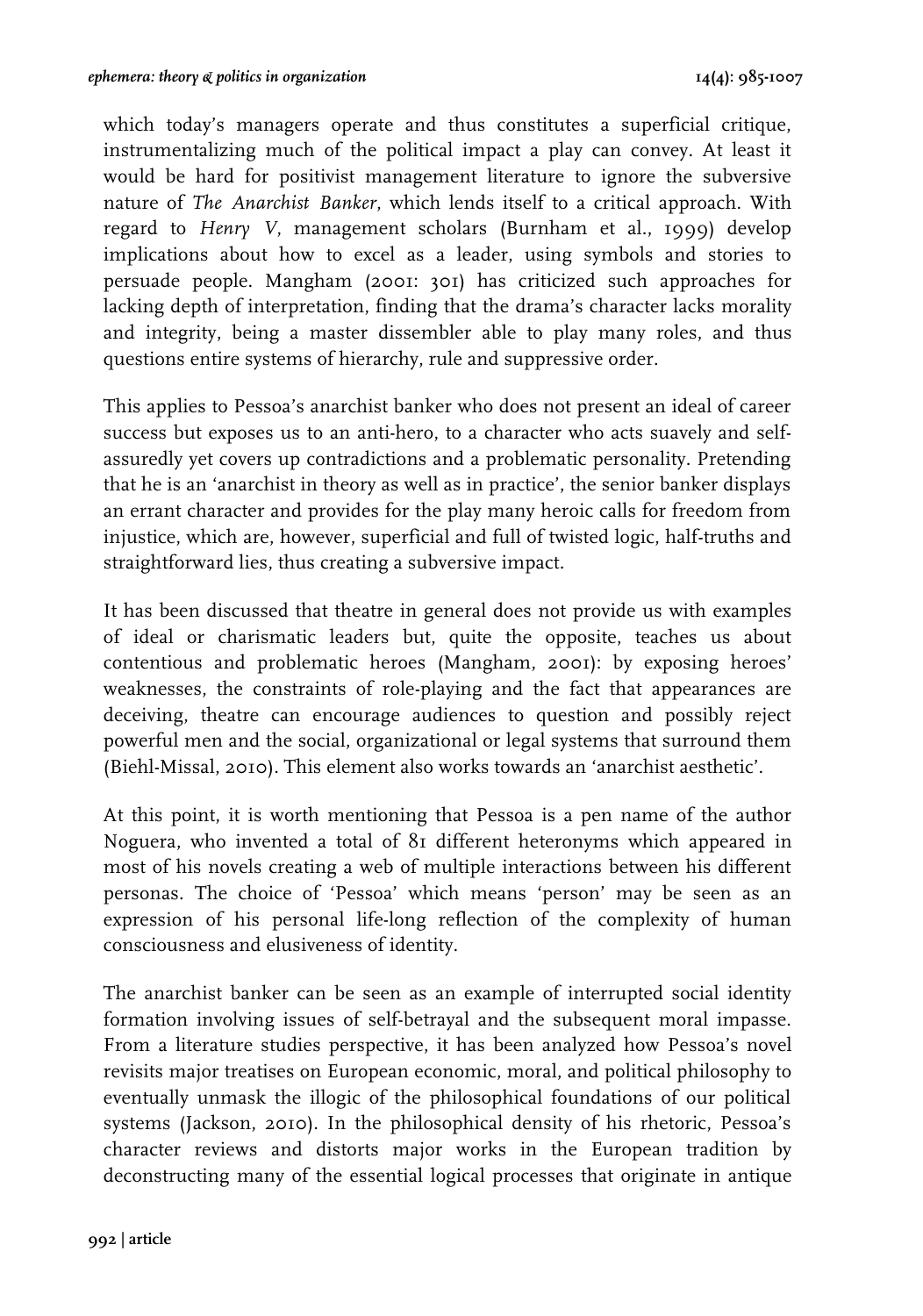philosophy. Pessoa playfully undermines many of the founding texts of political Enlightenment (Descartes, Hobbes, Locke, Malthus, Rousseau, Smith, and Spinoza), as well as making a devastating critique of revolutionary psychology and of 1917 Bolshevism. For example, the banker's triumphant conclusion that he has freed himself, starts from a distortion of anarchist theory:

What does the anarchist want? Freedom – freedom for himself and for others, for humanity as a whole. He wants to be free from the influence and pressure of social fictions; he wants to be as free as he was when he was born, which is how it should be; and he wants that freedom for himself and for everyone. (Pessoa, 1997 [1922]: 96)

At a later stage, this recurring argument is countered by one of the few objections of the junior banker:

The conditions of your course of action were, as you yourself proved, not only to create freedom but also not to create tyranny. You did create tyranny. As a sequestrator, as a banker, as an unscrupulous financier – forgive me, but you yourself used such terms – you created tyranny. You've created as much of a tyranny as any other representative of the social fictions which you claim to fight. (*ibid.*: 112)

In his reply, the senior banker emphasized that he 'did not create any tyranny' and did 'not add to it', but has followed the only possible anarchist option, which is: 'I freed myself' (*ibid.*: 113). While Jean-Jacques Rousseau presumes that men is naturally good, and John Locke has suggested the image of mind that comes into being as a blank slate, Pessoa's character, more in accordance with Thomas Hobbes' Leviathanian concept of man as the selfish animal, argues in favor of inequalities, rejecting the idea of a transcendental or universal mankind (Jackson, 2010: 110). The banker attacks Adam Smith's *Wealth of Nations* which suggests that self-interest leads to public good, provided that markets function undisturbed, by emphasizing a remaining egoistic drive (Jackson, 2010: 111). This is linked to the senior banker's later statement that the 'best way to gain freedom for the whole of humanity (is by) destroying all social fictions'. In this attempt, other philosophical ideas are refuted, for example Marxist views and the failure of revolutions that are interpreted as the final failure of political utopias:

So what emerges from a revolutionary dictatorship – and will emerge more fully the longer that dictatorship lasts – is a dictatorial warrior society, that is, military despotism. It couldn't be anything else. (Pessoa, 1997 [1922]: 94)

Revolutionary systems for the senior banker simply are dictatorships, an idea that resonates Pessoa's rejection of consensus that is forced upon other individuals (Werner, 1992). These rhetorical pirouettes and philosophical trips however lead to the assessment of interchangeability of political ends, where utopias do not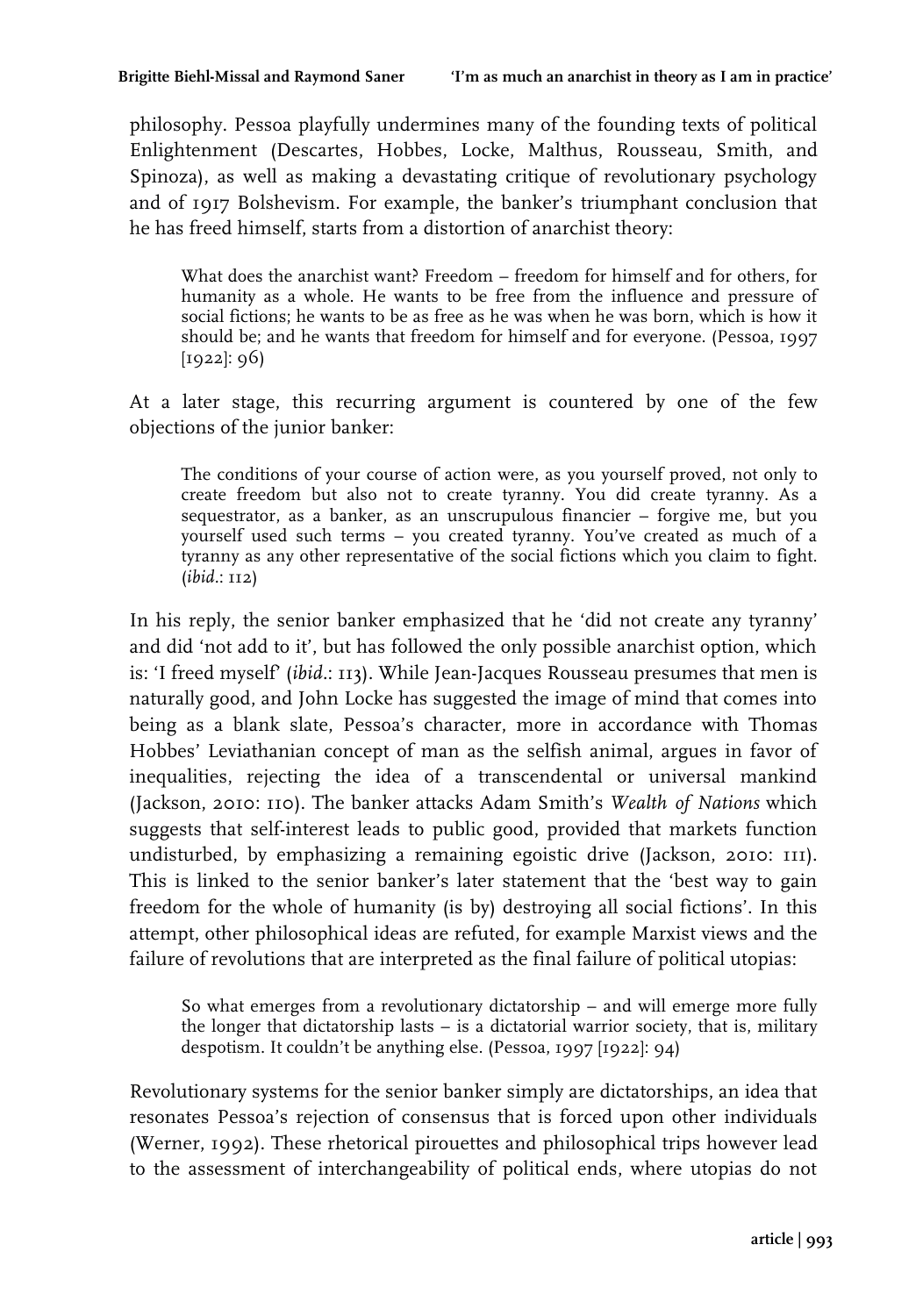have a place and history is failure. This argument brings the banker to abandon organized anarchist structures in favor of individualistic actions: 'We should all work for the same end, but separately' (Pessoa, 1997 [1922]: 105). However, as theorists on anarchism have pointed out, while the blunt rejection of any organization may well be a form of individualistic anarchism, many others have formed effective groups and federations that are non-hierarchic, nonbureaucratic and decentralist and work towards the shared goal (Stowasser, 2006: 135). The protagonist however connects to a line of thinking that is also related to Spinoza's treatise on the superiority of the super individual (Jackson, 2010: 111). The image of the ideal hero is perpetuated by the senior banker who, at several instances, refers to 'the logic of a clear-thinking man (that) has to examine all possible', carrying 'the idea of justice (…) here inside' himself:

As I was saying, I was, by nature, clear thinking and I became an anarchist. Now what is an anarchist? He is a person in revolt against the injustice of people being born socially unequal – that's basically what it is. From that springs his rebellion against the social conventions that make that inequality possible. (Pessoa, [1922]1997: 91)

In full faith of his 'clear' intellect, the banker does not question his judgment and rarely reveals humble moments towards social movements and utopias. Jackson's (2010: 114) analysis ends in the assertion that 'the short story, then, presents the case of the authoritarian, individualistic, rationalizing tendencies of logic, thereby constituting a parody of deductive logic of socio-political concepts summarized and satirized in the banker's maximum conclusion "I freed one man"'.

With regard to a critique of heroism and leadership, as in many other dramas, the character of the anarchist banker provides a view into the dark side of human thinking and existence, which makes him an object of interest in a management context. A dark side is not present in the world of management where managers in their speeches for example typically use rhetorical devices to create a controlled, reassuring and 'balanced' impression (Biehl-Missal, 2011a: 639). On a broader level, management textbooks and popular entrepreneur biographies promote an idea of leadership as rational and self-confident and this discourse colonizes our everyday life, forcing us to re-enact an unemotional ideology of efficiency (Hancock and Tyler, 2004). All this is driven ad absurdum in this anarchist banker's speech.

Similar to many classical dramas, the novel questions systems, structures and social power by encouraging the audience's reflective interpretation through satiric and distorted logic in the protagonist's rhetoric. There are abundant examples of paradoxes in the banker's rhetorical and socio-political exposition.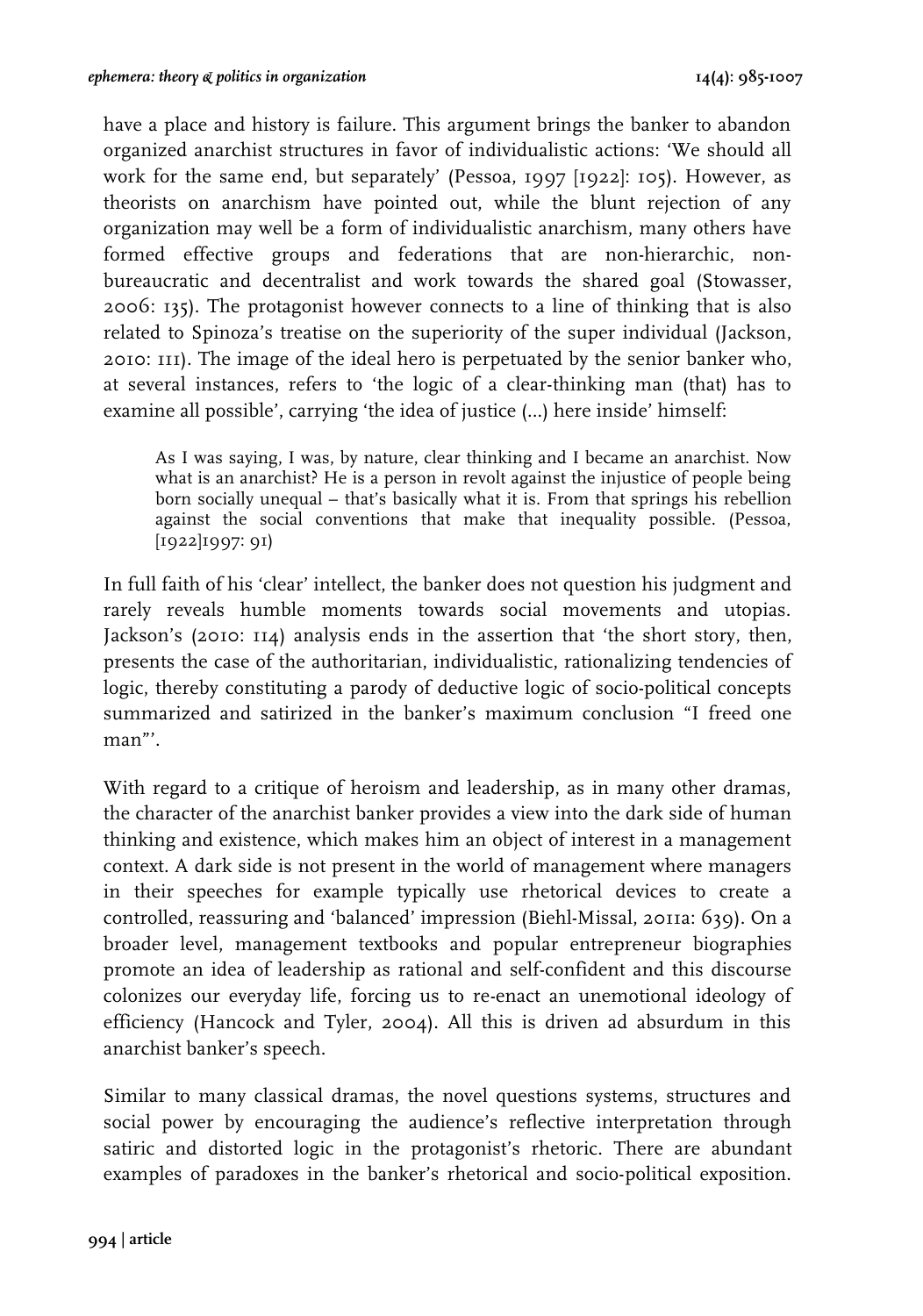For example he consents to the existing bourgeois system, which he as a believer in natural society should reject like other social fictions. He reasons about the way to overcome another 'social fiction':

The most important, at least in our day and age, is money. How could I subjugate myself to money, or to be more precise, to the power and tyranny of money? (Pessoa, 1997 [1922]: 109)

The answer is to acquire it in such quantity that he is beyond its influence. In the end this inversion of meaning leads to the very existence of someone considering himself to be an 'anarchist banker'. Immersing into capitalist accumulation, an anathema to an anarchist, the banker has separated his acts from his morals. This eventually replaced his ideals by a coherent capitalist ideology which then became identity. With the banker hiding behind logical argument and selfdeception, Pessoa questions the façade of logic and related strings of arguments that may cover many other social and political relations. The anarchist banker's mode of reasoning encourages audiences to think on their own, abstractly and almost artistically, to create their own view on the topic, and potentially their own vision of something else.

With regard to anarchist literature, Jeppesen (2011: 201) argues that it has as its task a 'radical break with conventional perceptions, revealing their constructedness and simultaneously experimenting with form and content with the goal of creating something new, extending the limits of the possible'. *The Anarchist Banker* indeed goes some way to deconstruct, obstruct and recombine philosophical thought. The performance can deconstruct a discourse of persuasive creation of meaning by showing that an authoritarian discourse, here driven by the 'anarchist' banker, imposes answers and thereby constructs opinion and order in ruthless and shrewd ways. This is another aesthetic principle that we see as part of an 'anarchist aesthetic'.

The anarchist banker, with his theatrical self-confidence and the exercise of effective rhetorical control in the conversation, presents an image of himself that is quite revealing and, in its exaggerated nature, may affect *our perception of* many bankers and business leaders that we encounter today among the leaders of the global economy. Many of the theatrical techniques of leaders in particular have been reflected in detail in studies of impression management to explain how they exert power and hierarchy, increasing subordinate compliance and faith in them, building follower belief and commitment in pursuit of a vision (Leary and Kowalski, 1986). Less prominent though are studies that emphasize not only their manipulative potential but opportunities for negotiation and change in a cocreated encounter with the audience (Biehl-Missal, 2011), or draw on theories of acting to provide explanations for how people behave in organizations, also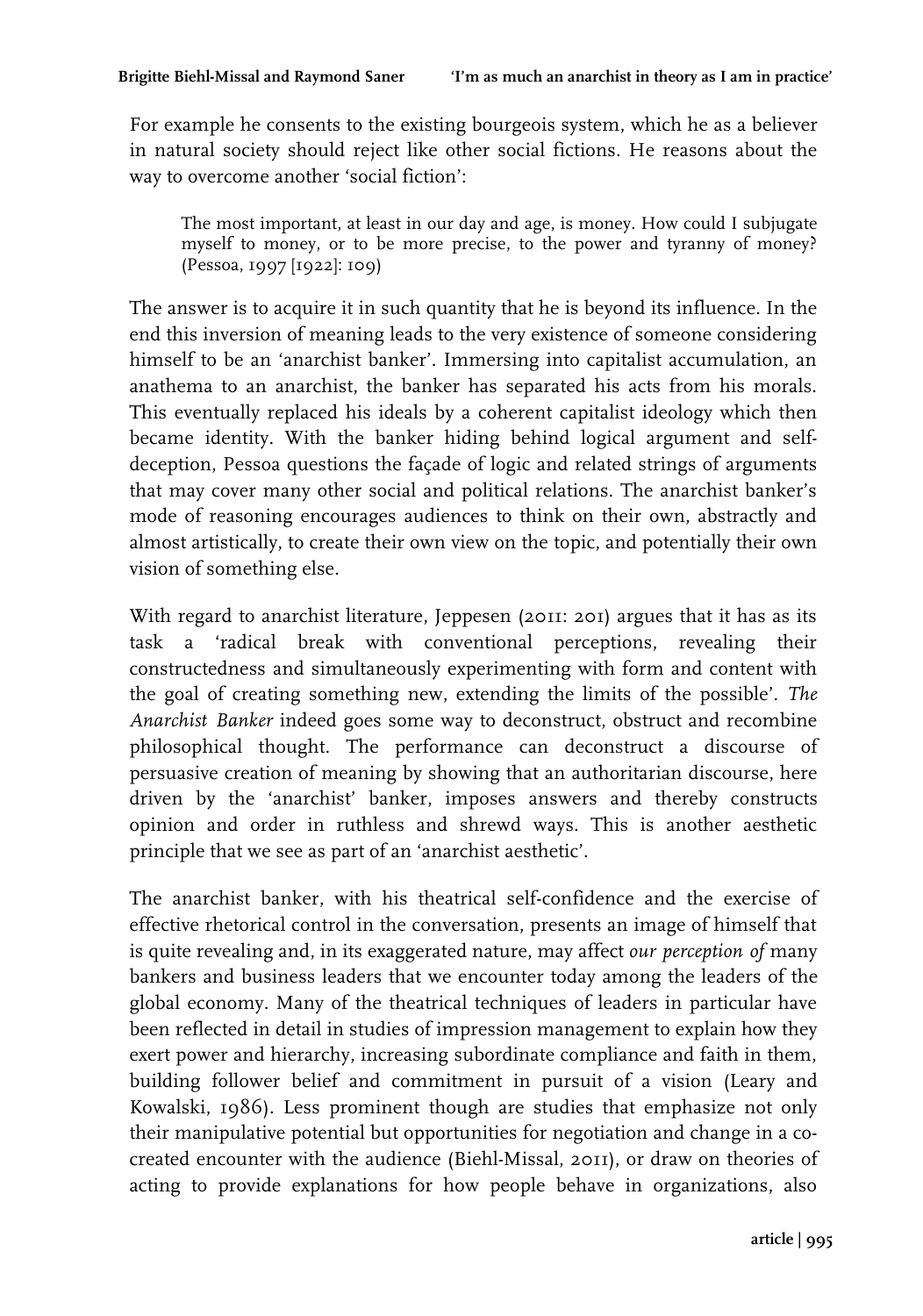outlining the pressure to perform roles at high emotional and psychological cost (Höpfl, 2002). With regard to Pessoa's *The Anarchist Banker* this is driven ad absurdum, because he obstinately adheres to his point of view and consistently follows this paradoxical vision in a crescendo leading to a point where the entire endeavor appears in its dark and tormented form, revealing the logical disorientation in thinking. This leaves spectators to draw their own, unpleasant and potentially anarchist conclusions about how personalities, for example in the finance industry, are able to hide behind a sleek façade of impression management and rhetorical argument.

## *Dialogue and polyphony*

The elements of anarchist aesthetics mentioned so far (the deconstruction of a seemingly logical but in reality authoritarian order, and a hero exposed in his ideological contradictions) are played out in the situation of a theatrical performance, which adds more elements of anarchist aesthetics in form and content.

For the purposes of the performance, the short story *The Anarchist Banker* was amended in Zadar by Raymond Saner by adding two more roles to the original dialogical pair of senior and junior banker, calling the adapted version *The Anarchist Banker for Four Actors*. These two additional characters function as alter egos in the script which provide more space for the audience to deepen their understanding of the senior banker's sophisticated arguments and self-serving re-interpretation of history.

As a dramaturgical choice the polyphony aims to emphasize the distorted nature of the argument. Several key statements spoken by the senior banker are used in the performance. These statements represent central *Versatzstücke* (originally: 'movable pieces of scenery' in theatre practice. The notion often is transferred to describe central 'concepts-beliefs' and motifs that originate from the text and that can be used in different instances and in other contexts as well). During the Zadar performance, the movable pieces of text were written on flip chart paper, then hung up on a grid symbolizing the looseness and instrumental use in the logic of the senior banker's narrative. Examples are:

I´m as much an anarchist in practice as I am in theory.

There is no divergence between how I live my life and my theories.

An anarchist is a person in revolt against injustice of people born socially unequal.

True evil are social conventions and fictions super imposed on natural realities.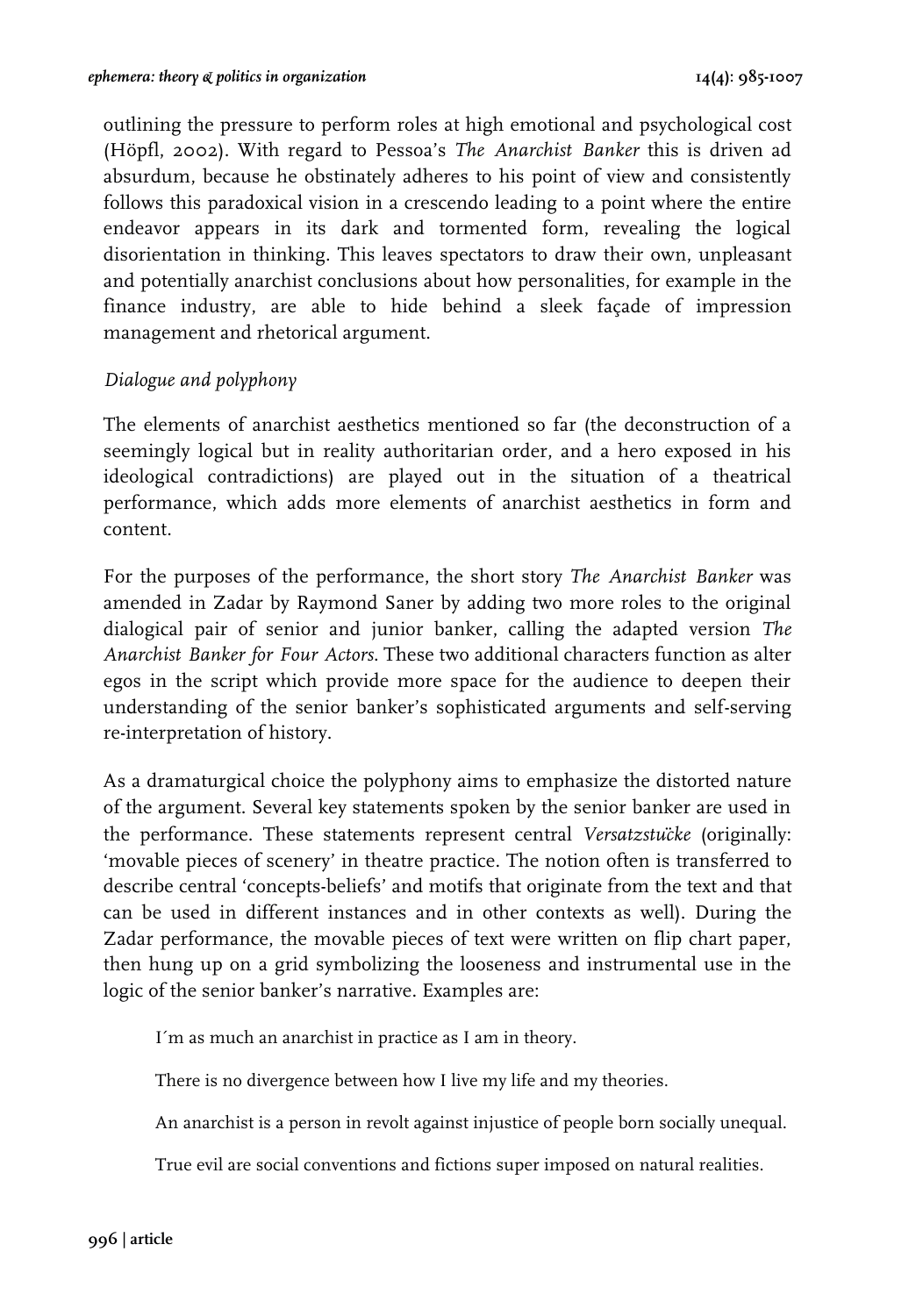Any system based on desire to abolish a fiction is also a fiction.

The more money I acquire, the more I´m free of its influence.

Social fictions are not people that one can shoot.

The objective is to bring to the actual scenic and narrative foreground the statements of the senior banker to help the audience see and hear the core of his circular arguments. The two alter egos can step down from their high chairs onstage, go over to the flip charts, point at any of the key statements with a pointer or stick and interject a short lecturette about the statement, providing arguments to either support or reject the statement in some kind of impromptu lecture. During such interventions of the alter egos, the senior-junior actors remain in a freeze and let the two alter egos debate the senior bankers' statements. Once an alter ego stops the reflection and sits back on the high chair, the senior and junior banker come out of their freeze and continue their dialogue within the script.

Polyphony emphasizes that the characters and their situation are complex and ethically sophisticated, which is undoubtedly the case in *The Anarchist Banker for Four Actors*, to allow for a range of choices and alternatives that require profound ethical assessments. In an analysis of anarchist aesthetics in literature, Jeppesen (2011: 203) argues that 'polyphony emphasizes what is an important value to anarchists – free will – and thereby demonstrates the heightened potential of every decision we make to influence the direction of the future world'. In the situation of the performance actors can actually embody this anarchist principle.

An alternative option is for the pair of senior and junior bankers to replay the previous few statements to get back to the text and allow the audience to focus again on the textual foreground. Actors can use the printed script and read or improvise from script or memorize text. Both options are viable. Reading from the script could give more perception of depth, that is, give the audience space to see the play as a form of mise-en-scène of a written text which sometimes helps the audience to keep intellectual distance rather than be drawn into the acting dynamics and personalities played up by the actors. This technique of alienation and distance has some history in socialist theatre practice and is known as the Brecht's (1970) *Verfremdungseffekt* (alienation effect). It is used to show not individual but some overarching collective view of social relationships and to prevent identification, allowing actors to step out of their role so as to encourage spectators to reflect and to practice self-reflection. Walter Benjamin (1977) put this in relation to a specific kind of heroes, so-called 'untragic' heroes, who are full of personal incoherencies and contradictions in character, as is the self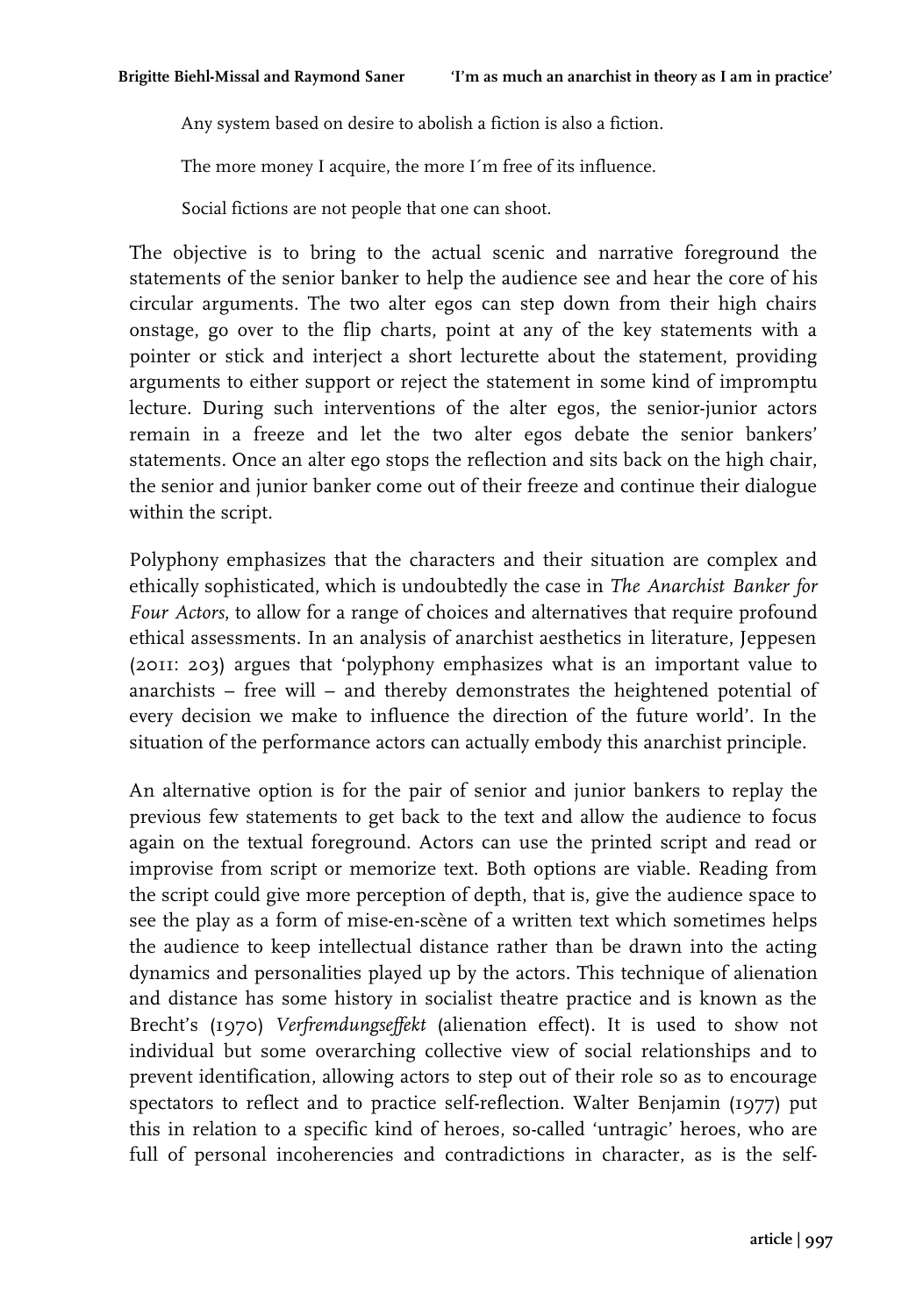deluding senior banker. This dramaturgical choice further works towards an anarchist aesthetic.

Theatre impacts spectators not only on the intellectual level but also strongly influences their perception on the aesthetic, the sensually-perceptible dimension. A theatre performance unfolds its impact not only intellectually via spectator reception of the underlying dramatic text, but in the actual aesthetic situation of the performance, which is co-created by the audience through co-presence in the materiality, light, sound and atmosphere of theatrical space (Lehmann, 2006; Biehl-Missal, 2011). The performance in a subtle fashion can touch and irritate audiences when it conveys self-doubt and insecurity via fragile voices, trembling hands and unsteady gaze. It has been suggested that it is 'precisely the reality of theatre, playing with meanings, aesthetic experiences and emotional states, which predestines it for aesthetic training – preferably via non-instrumental appreciation, visiting or participating in performances in the context of theatrebased training, or extensive readings of plays' (Biehl-Missal, 2010: 289). This is another reason why a staging of Pessoa's text seems a more holistic and critical approach to management education which remains largely positivist and mainstream rather than polyphone, for example as an actually experienced and embodied exercise in free will.

## *Collectivity*

Developing this idea of the actual embodiment of thought leads us to another element that is commonly referred to as characteristic for an anarchist aesthetic: collectivity. Collectivity is emphasized in anarchist literature with a collective or an affinity group being an important space for the production and distribution of anarchist literature, including practices such the rotation of tasks, consensus decision-making, resource-sharing and skill-sharing (Jeppesen, 2011: 192). This process of organizing creative work recreates anarchist horizontal grass-roots practices that stand for the essential political aspiration to create the world we want to live in. The production of theatre (the planning process of the mise-enscène and the actual performance) in particular lends itself to this approach, with uncountable enthusiastic (e.g. Pollesch, KulturanthropologInnen, Kanak, TFM-StudentInnen, 2001) and persistent practices and by now many failed attempts to organize theatre collectively, for example the 1970s Schaubühne in West Berlin (Iden, 1979). Efforts to bring about anarchic social organization were also strong in American event-based art practices of the 1960s that created temporary nonhierarchical collectivities (Shea, 2011).

These collective and anarchist approaches challenge the common celebration of the individual virtuoso artist that is reproduced in the widespread practice of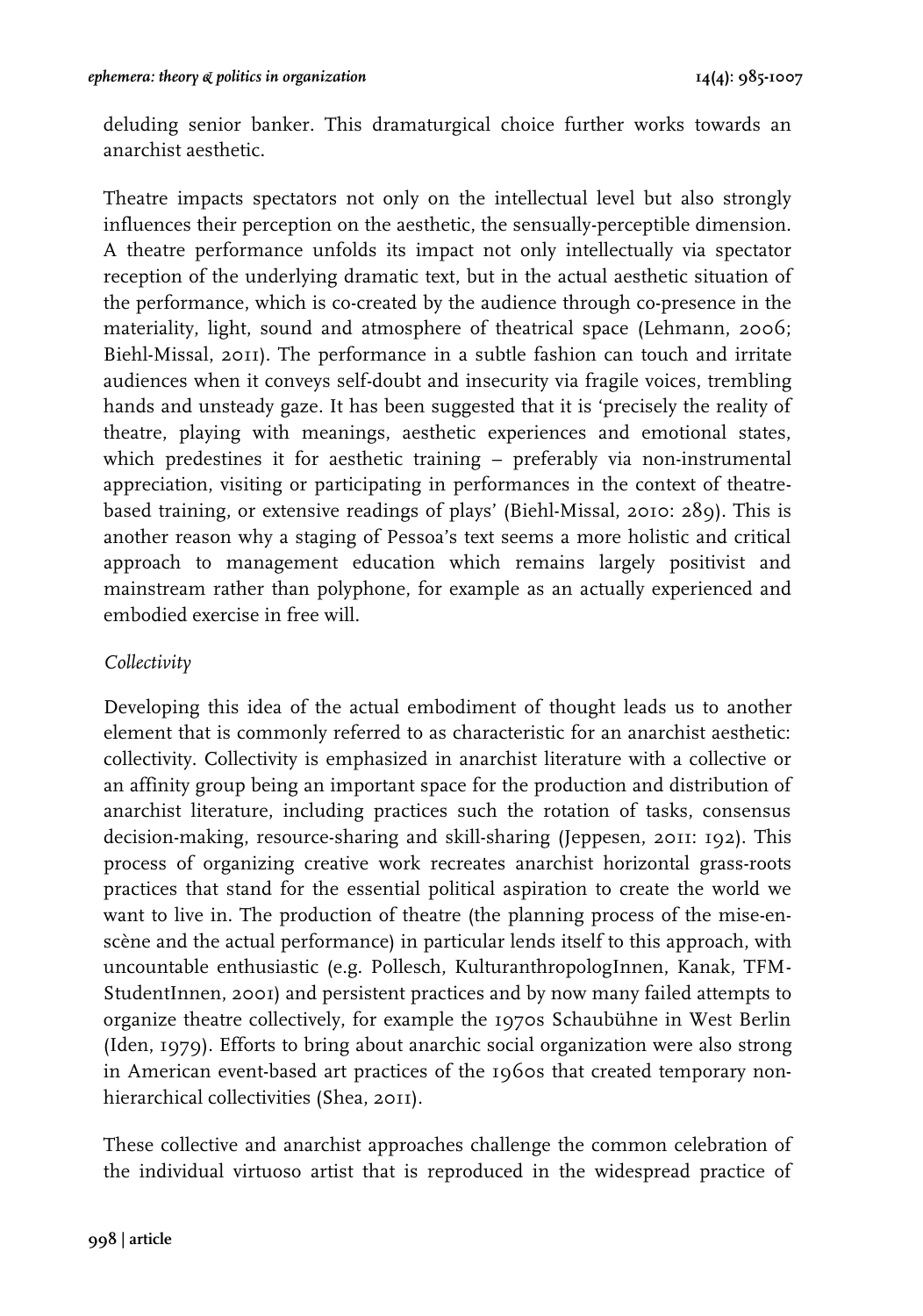hierarchical modes of production with one dominant director in the theatre. We find these practices in contemporary forms of artistic resistance in diverse Occupy movements and in other theatrical groups of resistance (such as The Clandestine Insurgent Rebel Clown Army) that do not have a leader but have shared forms of organization. We encounter similar notions of 'shared leadership' in contemporary management practice (Pearce and Conger, 2003), which however aim to source knowledge trans-individually to increase corporate efficiency. Resistant theatrical collective processes reject the principle of economic performativity, and instead work towards cultural efficacy that may challenge and change cultural norms in ways that are not foreseen. This fits with the guiding principle of anti-performativity in critical management studies (Spicer, Alvesson and Karreman, 2009). Also in this sense, the use of arts-based methods in a business school may constitute a subversive approach.

The staged production of *The Anarchist Banker* had one director but made collective dramaturgical decisions during the process involving all four participants. There are however more opportunities of an anarchist aesthetic and collectivity in the course of the performance.

In a tradition of socialist and critical theatre, collective creation has been heralded as a means of empowerment and political action in real life. For example, the forum theatre (Boal, 1979) actively encouraged participants to freeze the action in a staging that typically dealt with daily practices of suppression, to jump in and improvise a performance that then could be recreated as an emancipated action in real-life. Emphasizing the embodied nature of agency and decision making, theatre pedagogics and political theatre, including Bertolt Brecht's (1970) Lehrstücke or learning plays, use playful situations to practice, amend and change text spoken in social encounters, and to train the necessary emotional and aesthetic strength within actors. Other approaches such as Erwin Piscator's (1986) Agitprop Theatre in the 1920s also relied on the aesthetic impact of a situation that made rational arguments but used emotional components as well to better reach spectators. This idea is mirrored in contemporary approaches to arts in management education that emphasize that impact resides in the aesthetic experience of the situation, for example in the embodied experience of drawing and reflection, performing and sensing, singing and feeling (Barry & Meisiek, 2010). In this sense, *The Anarchist Banker* could be staged as a forum theatre with students, as a participatory event that reconnects embodied experience to social experience (Shea, 2011) and simultaneously exposes the authoritarian structure that dominates our society.

The dramaturgical choices in *The Anarchist Banker for Four Actors* offer much opportunity to involve the audience, for example as understudies that substitute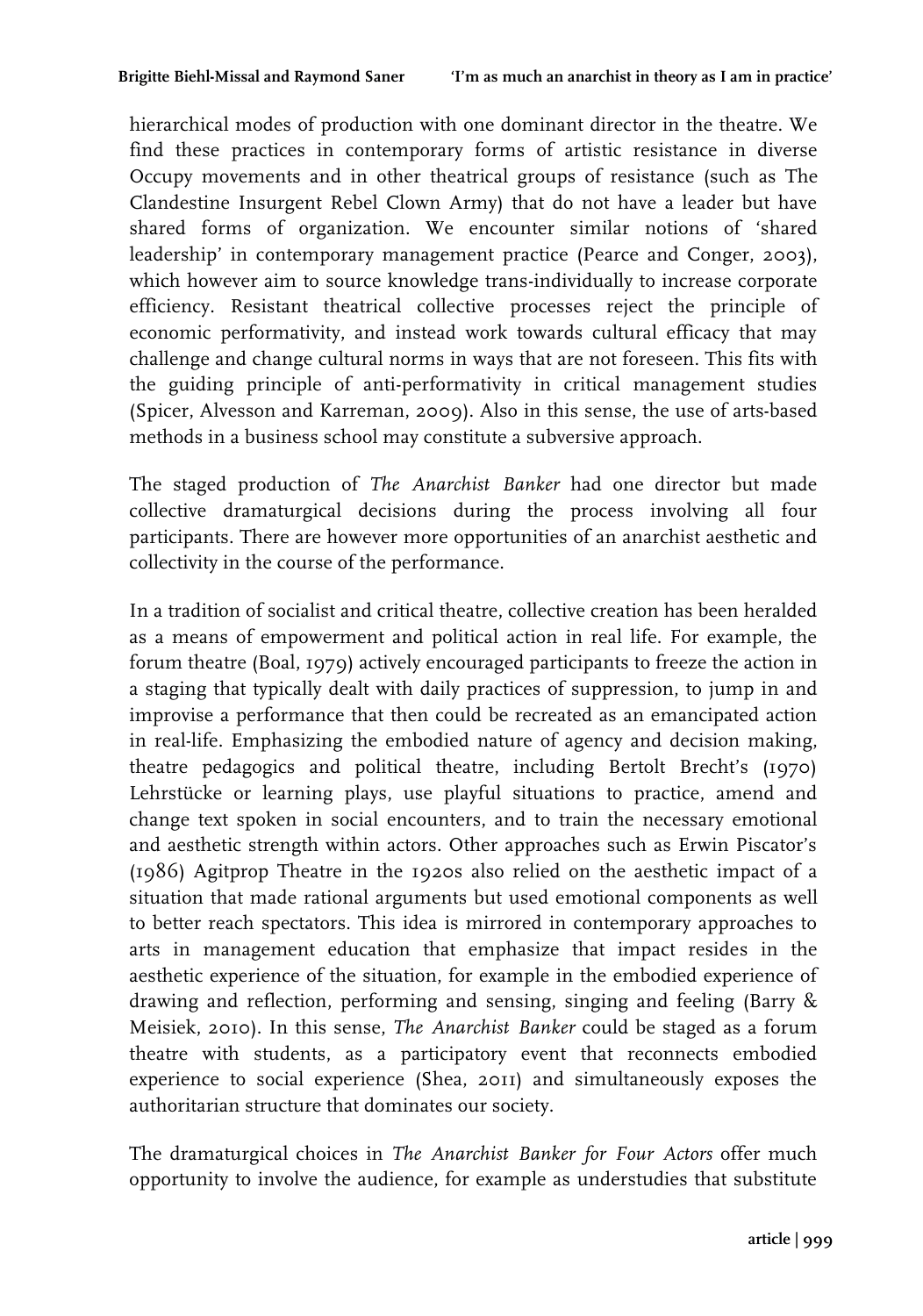the alter egos, or as interjections commenting on the movable pieces of text. The performance itself emphasizes improvisation and offers opportunities for a collective narrative situation that is generated by the contribution of different voices, articulating a multiplicity of minds and ideas that is accessible and undetermined. This aesthetic form performs and reinvokes anarchist ideas of collective generation and utopian openness. Thereby it challenges the position of a singular spiritus rector of ideas, as denoted by the phrase the 'death of the author' by Roland Barthes (2001 [1968]). Barthes argued against the limited approach of drawing on individual information such as biography and views of the author to understand the meaning of a text, rather assigning intertextual authority to all recipients opening up its multiple layers and meanings. While the historical context of its creation adds to the potential of *The Anarchist Banker for Four Actors* in contemporary management education, on an in-built dimension, the narration itself expresses this anti-author(itarian) principle as ideas of philosophers are drawn on, combined, and, in an almost postmodern sense, combined anew.

This postmodern recombination by the senior banker exposes his distorted logic that heavily argues against collective work processes that the banker had experienced in his earlier anarchist days:

We would all work towards the great social revolution, we would work for a free society (…) we worked together for the anarchist ideal. (Then) I discovered something else. Something happened within the group (…): a tyranny was created. (…) Some gave orders to others and made the latter do whatever they wanted them to do; some imposed themselves on others and obliged them to be whatever they wanted them to be; some used cunning tricks and devices to lead others into areas into which they did not want to be led. (Pessoa, 1997 [1922]: 100)

This leads the senior banker to conclude: 'Working separately, we cannot create a new tyranny because no one has influence on anyone else'.

The aesthetics of this narrative structure hence also expresses the moral of the story. The on-going singular person's dominating monologue, only timidly interrupted by the junior banker, eventually leads to the philosophical breakdown showing the result of a missing collective reflection. 'If only he had not worked through this thoughts completely separately!', a spectator might exclaim.

More than a novel, the whole situation of a theatrical performance has the power to expose, via its aesthetic atmosphere, the true nature of what he is saying. The mere presentation of the authoritarian, unobstructed flow of philosophical destruction that dominates the stage, all the time, governs the sound, and taints the atmosphere. This addresses another preeminent aspect of collectivity that consists in the shared aesthetic situation, namely the performance, which is co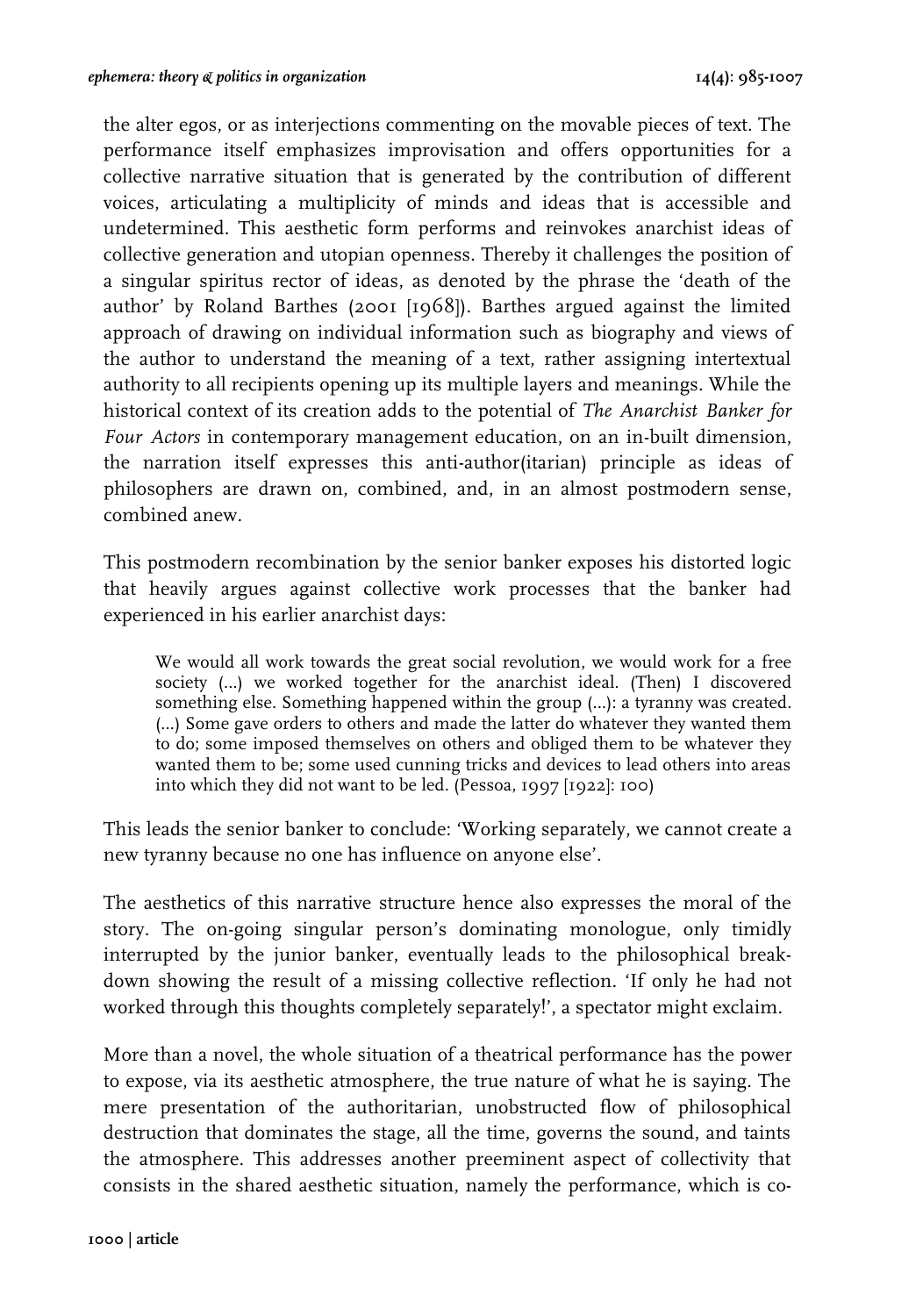created by spectators and audience members and is reciprocal through some sort of aesthetic feedback loop (Biehl-Missal, 2011: 622). The dramaturgical choice of collective polyphony supports this experience in order to actively obstruct and oppose the individual's errant performance. This may suggest 'enacting' a more utopian, collective interpretation and writing of philosophical history and future.

#### *Obstructionism*

*The Anarchist Banker for Four Actors*, via its authoritarian narrative atmosphere and the dramaturgical choices that emphasize discourse and challenge, touches upon another principle of anarchist aesthetics that is referred to as 'confrontational politics' (Jeppsen, 2011: 202): a confrontational politics is almost inevitable in anarchist creative ventures, as they attempt to become 'direct action interventionist representations that interrupt flows not just of capitalism and governmentality, but also of sexism, racism and heterosexism – the normative images and textual representations of our time'. This idea of 'antiauthoritarian insubordination' as a function of anarchist aesthetics has been found in studies of literature (Cohn, 2007) and is actively enacted in approaches to forum theatre and in all kinds of theatrical activism and contemporary artistic resistance (Biehl-Missal, 2013).

As we discussed earlier with regard to the protagonist in the theatre, dramaturgy often reveals the preposterousness of heroes and their world. The text of the novel deconstructs the senior banker's self-deluding and self-aggrandizing attempt to cover up his blatant greed and misanthropic philosophy of life. For example, by constructing the 'civilized' versus the 'uncivilized' and the 'strong' versus the 'weak':

How could I make myself superior to money? The simplest way was to remove myself from its sphere of influence, that is, from civilisation; to go into the country and live off roots and drink spring water; to walk around naked and live as the animals live. But this, apart from the obvious difficulties involved, would not be combating a social fiction; it would not be combating anything, it would be running away. It's true that anyone who avoids joining in a fight also avoids being defeated by it. Morally, though, he is defeated, precisely because he did not fight. There had to be another way, a way that would involve fighting not fleeing. How could I subjugate money by fighting it? How could I shrug off its influence and tyranny over me without avoiding contact with it? There was only one way forward, I would have to acquire money. (Pessoa, 1997 [1922]: 110)

The character of the anarchist banker is dramaturgically and performatively obstructed, not for sarcastic reasons but to open up opportunities to imagine how the world could be, particularly with regard to today's figures of bankers, the financial crises and the elites' socially and economically harmful behavior that excludes the remaining 99 percent of the population. While only a small portion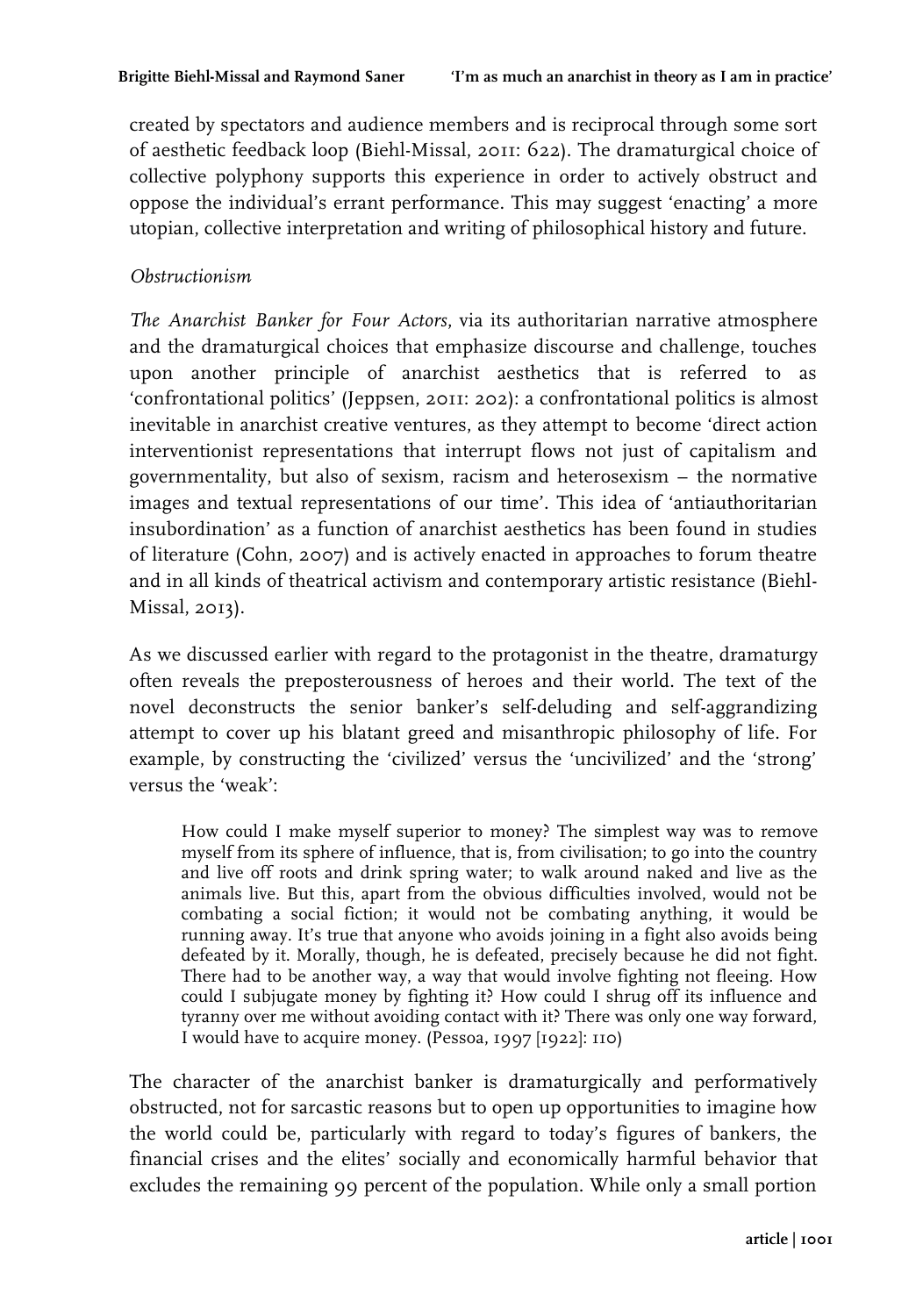of these 99 percent actively opposes wealth, the dream of financial success is strong for many, who, again may find that they share some of the features mirrored in the hero's text and his preposterousness.

## **Discussion**

Taking into account elements of anarchist aesthetics such as character deconstruction, dialogue, polyphony, collectivity and obstructionism in copresent performance brings to mind even more experientially radical forms of theatre such as so-called 'postdramatic theatre'. This is a form of theatre that goes beyond the classical drama. It emphasizes the overall experience constituted by the interplay of sound, voices, silence, movement and the materiality of performers, rather than (like in classical drama) by the representation of linear, dramatic plots (Lehmann, 2006). Dominant principles of postdramatic theatre are the fragmentation of narration, the deconstruction of authorship, the nonhierarchic, chaotic, yet congruent situations that have the potential of stimulating utopian envisioning. This aesthetics reflects poststructuralist approaches to anarchy and power (Antliff, 2007) and many other contemporary anarchist processes of production that do without copyright and clear structures in the media and social life with nonlinear circulation and a rearrangement of ideas, collectivity and polyphony.

In management studies these ideas are reflected as a model for contemporary organizations (Boje, 1995). In this vein, postdramatic theatre has also been used as an inspiration for management and innovative forms of consulting, as its fragmented form encourages a shift away from linear problem-solving to empowering people to deal with never-ending complexity (Saner, 1999; 2000). Developing this suggestion of aesthetic awareness and creative agency, it since has been argued that a postdramatic form of artistic intervention is, in the present era of organizational aestheticization, particularly suitable for unfolding a critical and transformational potential (Biehl-Missal, 2012). This may be achieved by not exposing organizational issues onstage via the use of a dramatic, linear format. Rather than presenting answers and solutions and the view of a single author, which can be seen as an affirmation and imposition of ideas, postdramatic aesthetics can perform the anti-order, the exception, and thereby open up divergent perspectives. This would resonate with Amster's (1989) view on a contemporary anarchist aesthetics that argues for the abandonment of the textual space and for more realist approaches that may enact revolution beyond the textual space.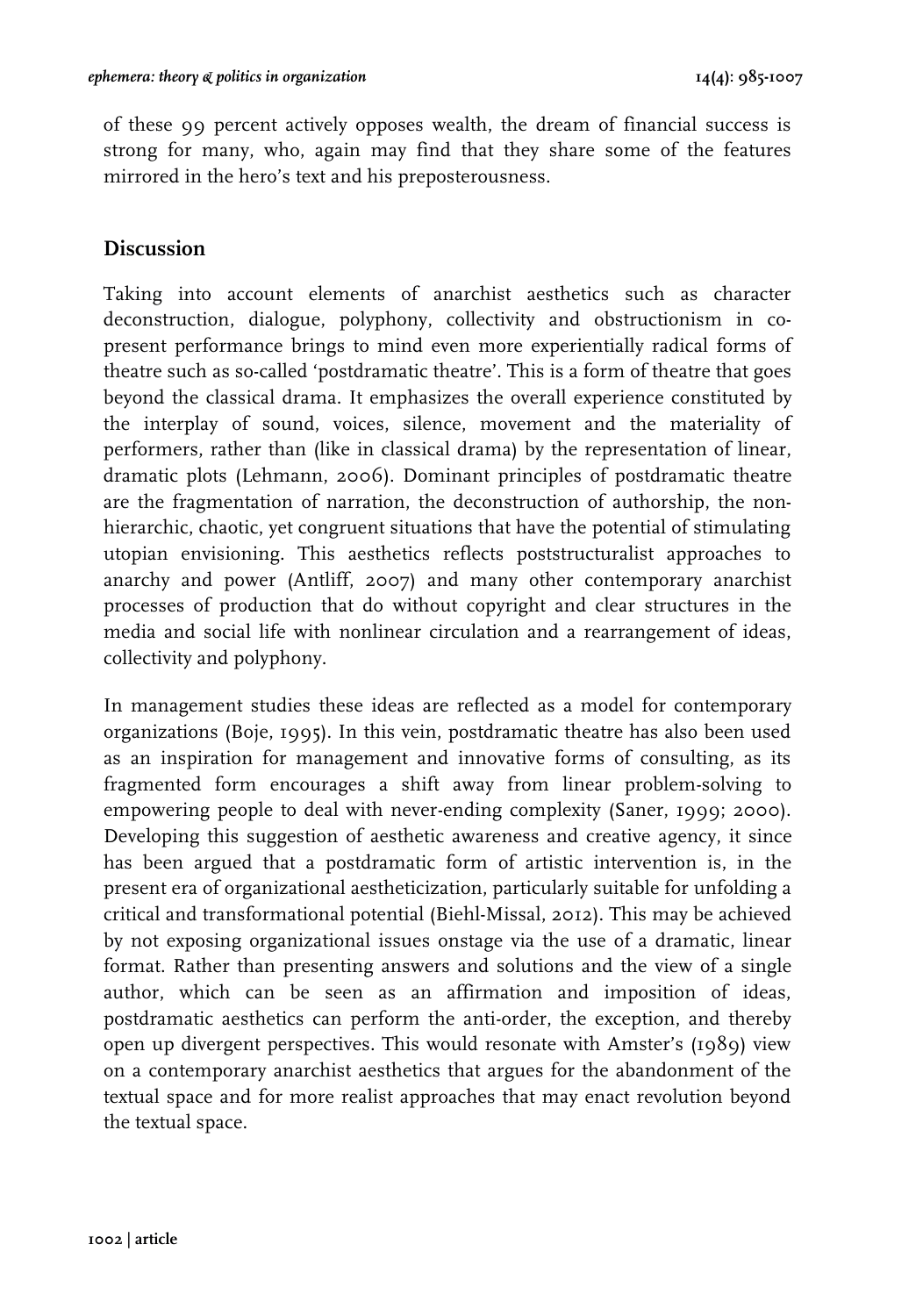In a way, some of the aesthetic principles may be achieved by staging *The Anarchist Banker for Four Actors*, because many of its elements are explicitly obstructivist, polyphone and collective. Its narrative approach still seems useful because there is a need to go beyond moralizing and debate about ethical principles of good management behavior and to obstruct ubiquitous narratives of rationalizing and self-justification by managers who engage in excessive profit maximization. As many forms of socialist theatre that aimed at social impact (Piscator, 1986) relied heavily on narration, the production and deconstruction of narratives remains necessary for a critical management studies discourse that also involves students.

Quite how this message may reach the world of finance is a moot point. The impact of theatre may include change on the individual and group level that is brought about by dramatic re-enactment of emancipatory ideas and their performance in everyday-life (e.g. Brecht, 1970; Boal, 1979). Arts-based, theatrical forms in an organization may also have an impact on the group level through uncontrollable narratives and polyphony and divergent interpretations by participants (Barry and Meisiek, 2010). Artistic critique may also affect society indirectly, as we have seen throughout history. *The Anarchist Banker for Four Actors* has not been tested with multiple audiences and it remains to be seen what feedback emerges when it is staged with different participants, for example students from different levels and maybe also executives, for example in the context of arts-based management development.

## **Conclusion**

Faithful to the preceding motto of being 'as much an anarchist in theory as in practice' we have argued that a theatrical re-enactment of Pessoa's novel can generate important insights into philosophical thought as well as practical implications for everyday agency. We have discussed how Pessoa's historical novel touches on issues that are very much relevant for leadership in today's global economy. The play situates itself in an extant stream of research that is concerned with learning lessons from drama and literary heroes, and with active creative agency. The elements of anarchist aesthetics such as deconstruction of the hero, dialogue and polyphony, collectivity, and obstructionism come to the fore in the performance of the text and through dramaturgical choices. These elements are also relevant for earlier stages of the production process in terms of shared work and collective discussion. Future management students engaged in such a project may benefit from enacting collective processes that differ from those in conventional management textbooks (which emphasize leadership directed towards maximizing organizational efficiency) and instead learn to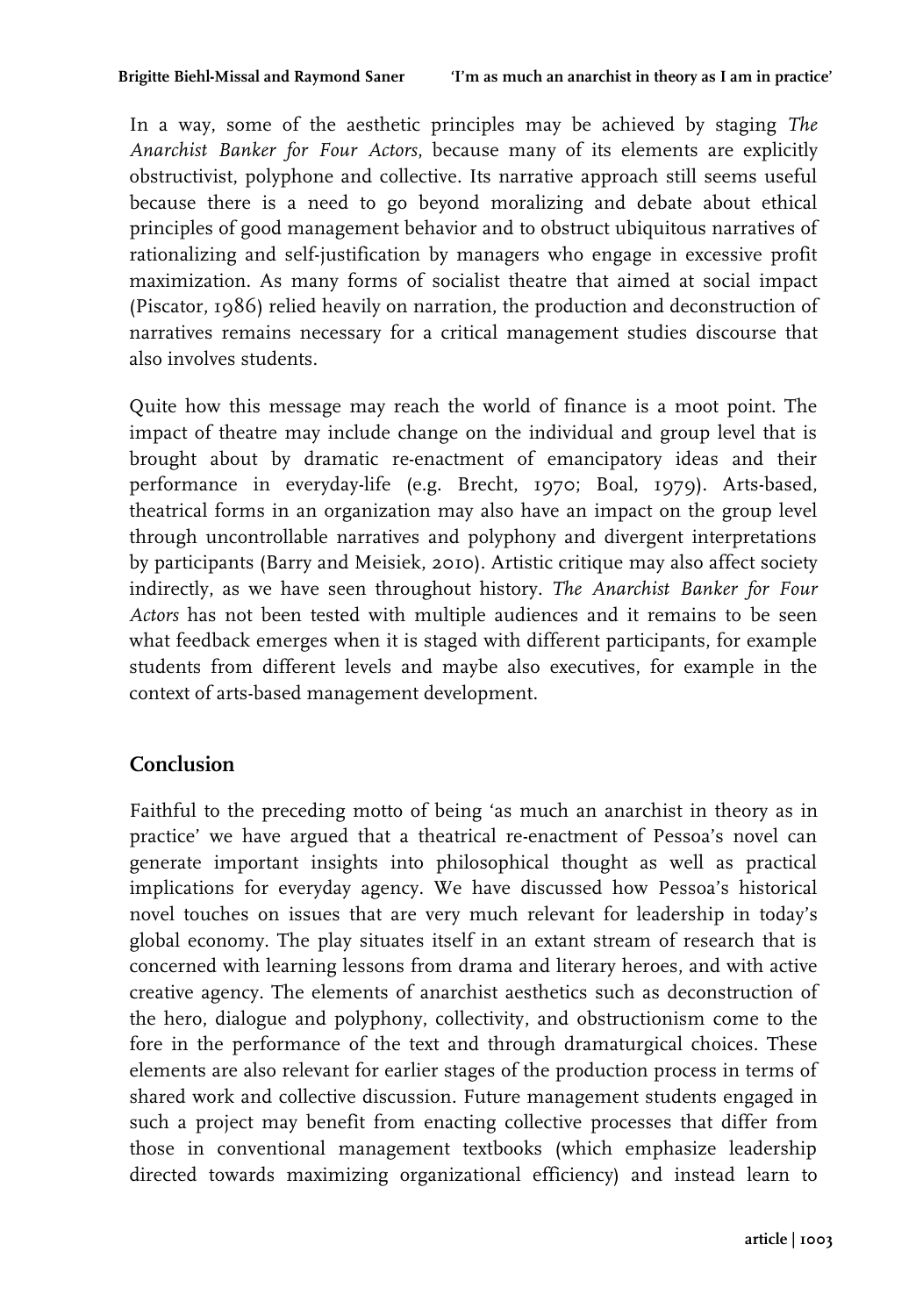appreciate shared leadership oriented towards cultural efficacy. The process that we have described asks for dialogue and collective mindfulness, for debate and understanding, in a playful form that is characterized by, to use Kant's philosophic words, purpose without purpose. In other forms of anarchist aesthetics, forms of play such card playing and gambling, are advocated in place of labor, since they are neither a duty nor an obligation, but an ultimate and ephemeral fulfilment without 'special purpose' (Gourianova, 2011: 77).

We thus suggest that a performance based on Pessoa's novel *The Anarchist Banker* not only generates reflection on leadership, success and the capitalist system but also enhances the aesthetic awareness of issues such as selfpresentation strategies, impression management and leadership that is created interpersonally. In the end, the impact and effectiveness of hierarchical leadership in organizations depends on the followers and on their willingness to give credit and follow, or perhaps, with a bow to the anarchist endeavor, not to do so.

Policymakers and business leaders of many countries are calling for more investment in the creative industries so as to face better the challenges of continuous technological change and globalization. Creativity is indeed crucial for the future of countries and enterprises. However, the best and surest road to creativity is cultural expression and the application of aesthetics to industry, management and society. This understanding can help to legitimize the use of arts and anarchist aesthetics in a business school, though it is exposed to the danger of further instrumentalization of the case that has been described as a negotiation of anarchist aesthetics. We are confident that the challenging nature of the aesthetic form makes it hard to misinterpret texts such as *The Anarchist Banker* without making a fool of oneself.

As a possible exercise in a business school, this extends beyond standard classroom learning by connecting with practices of artistic resistance and anarchist aesthetics that are seen as 'illegalities': This may involve some alternative or independent press production and reclaiming spaces with community art and creative redecoration, with imagery and culture jamming of billboards or guerrilla poetry (Jeppesen, 2011: 197). Combining artistic expression with direct action, these protests are directly democratic, interventionist and participatory rather than the mainstream or repenting attitudes and approaches used in universities in the 1960s and by the recent protest movements. Instead, we suggest that, in hierarchical and efficiency-driven business schools, there should be implemented some exercises in philosophical thinking so as to discuss with students (fee-paying or otherwise) the qualities of freedom, liberated will, play versus labor, unpredictability versus determinism, purposeless fulfilment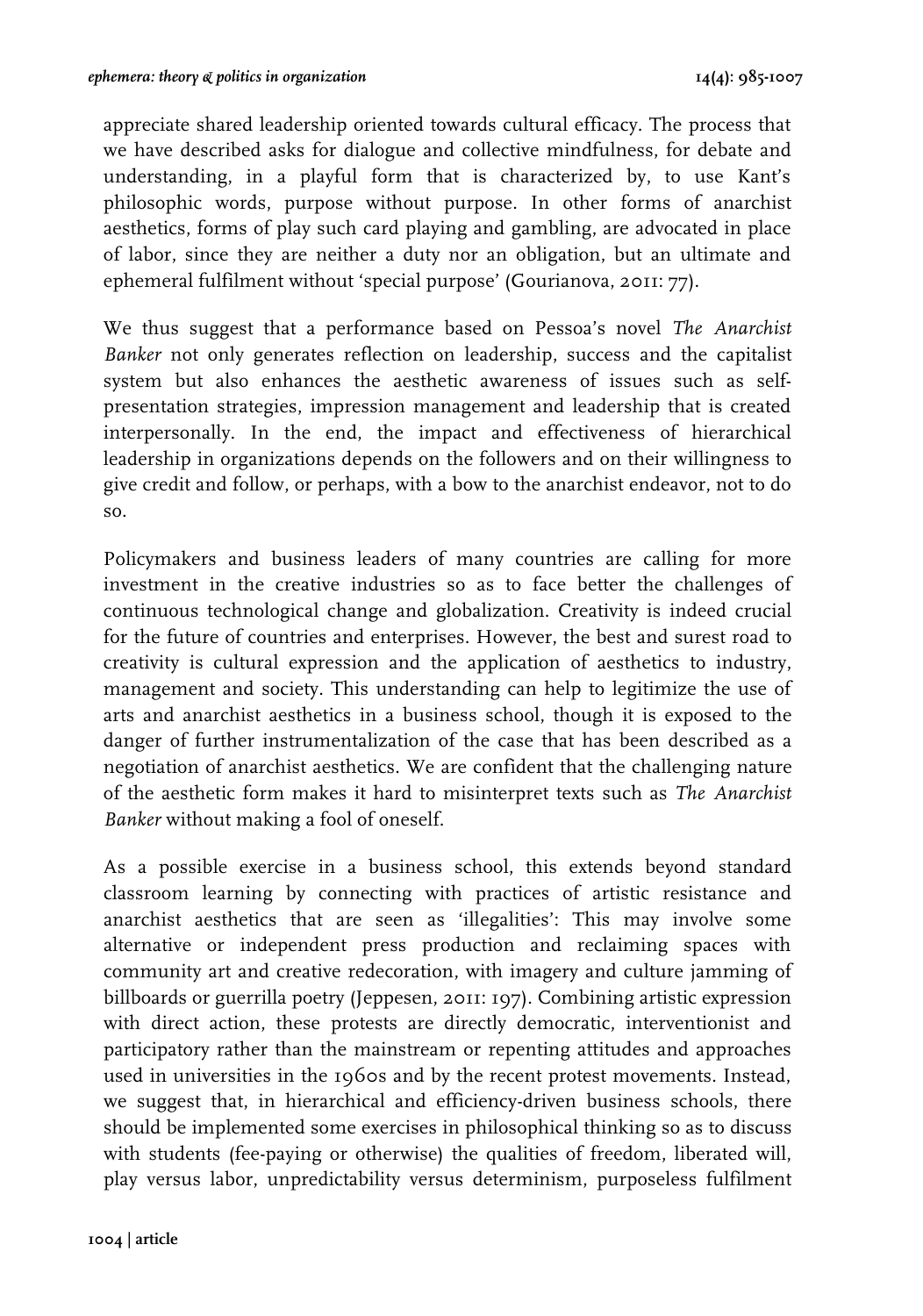versus efficiency, the 'actor' versus the 'accountant' and the anarchist versus the banker, in theory as well as in practice.

#### **references**

- Adler, N.J. (2006) 'The arts and leadership: Now that we can do anything, what will we do?', *Academy of Management Learning & Education*, 5(4): 486–499.
- Adler, N.J. (2010) 'Going beyond the dehydrated language of management: Leadership insight', *Journal of Business Strategy*, 31(4): 90–99.
- Amster, R. (1998) 'Anarchism as moral theory: Praxis, property, and the postmodern', *Anarchist Studies*, 6(2): 97-112.
- Antliff, A. (2011) 'Art and anarchy', *Anarchist Developments in Cultural Studies,* 2011(2): 7- 8.
- Antliff, A. (2007) 'Anarchy, Power, and Post-Structuralism', *Substance,* 113: 58–59.
- Badaracco, J. (2006) *Questions of Character: Illuminating the Heart of Leadership Through Literature.* Boston, MA: Harvard Business School Press.
- Barthes, R. (2001 [1968]) 'The death of the author', *Contributions in Philosophy*, 83: 3-8.
- Barry, D. and S. Meisiek (2010) 'Seeing more and seeing differently: Sensemaking, mindfulness, and the workarts', *Organization Studies*, 31(11): 1505–1530.
- Benjamin, W. (1977) 'Was ist das epische Theater? Eine Studie zu Brecht' in Tiedemann, R. and Schwepphäuser, H. (eds.) *Gesammelte Schriften*, Vol. II, Frankfurt: Suhrkamp: 519-539.
- Biehl-Missal, B. (2010) 'Hero takes a fall: A lesson from theatre for leadership', *Leadership*, 6(3): 279–294.
- Biehl-Missal, B. (2011) 'Business is show business: Management presentations as performance', *Journal of Management Studies*, 48(3): 619–645.
- Biehl-Missal, B. (2012) 'Using artistic form for aesthetic organizational inquiry: Rimini Protokoll constructs Daimler's annual general meeting as a theatre play', *Culture and Organization*, 18(3): 211–229.
- Biehl-Missal, B. (2013) '"And if I don't want to work like an artist ...?" How the study of artistic resistance enriches organizational studies', *ephemera*, 13(1): 75–98.
- Boal, A. (1979) *Theatre of the oppressed*. London: Pluto Press.
- Boje, D.M. (1995) 'Stories of the storytelling organization: a postmodern analysis of Disney as Tamaraland', *Academy of Management Journal*, 38: 997–1035.
- Brecht, B. (1970) *Über experimentelles Theater*. Frankfurt: Suhrkamp.
- Burnham, J., N. Augustine and K. Adelman (1999) *Shakespeare in charge: The Bard's guide to leading and succeeding on the business stage*. New York, NY: Hyperion.
- Chong, D. (2013) 'Institutions trust institutions critiques by artists of the BP/Tate partnership', *Journal of Macromarketing*, 33(2): 104-116.
- Cohn, J. (2003) 'Anarchism, rRepresentation, and culture', in J. Gifford & G. Zezulka-Mailloux (eds.) *Culture + the state: Alternative interventions*. Edmonton: CRC Humanities Studio.
- Gourianova, N. (2011), 'Gambling anarchically: The early Russian avant-garde', *Anarchist Developments in Cultural Studies*, 2011(2): 59-82.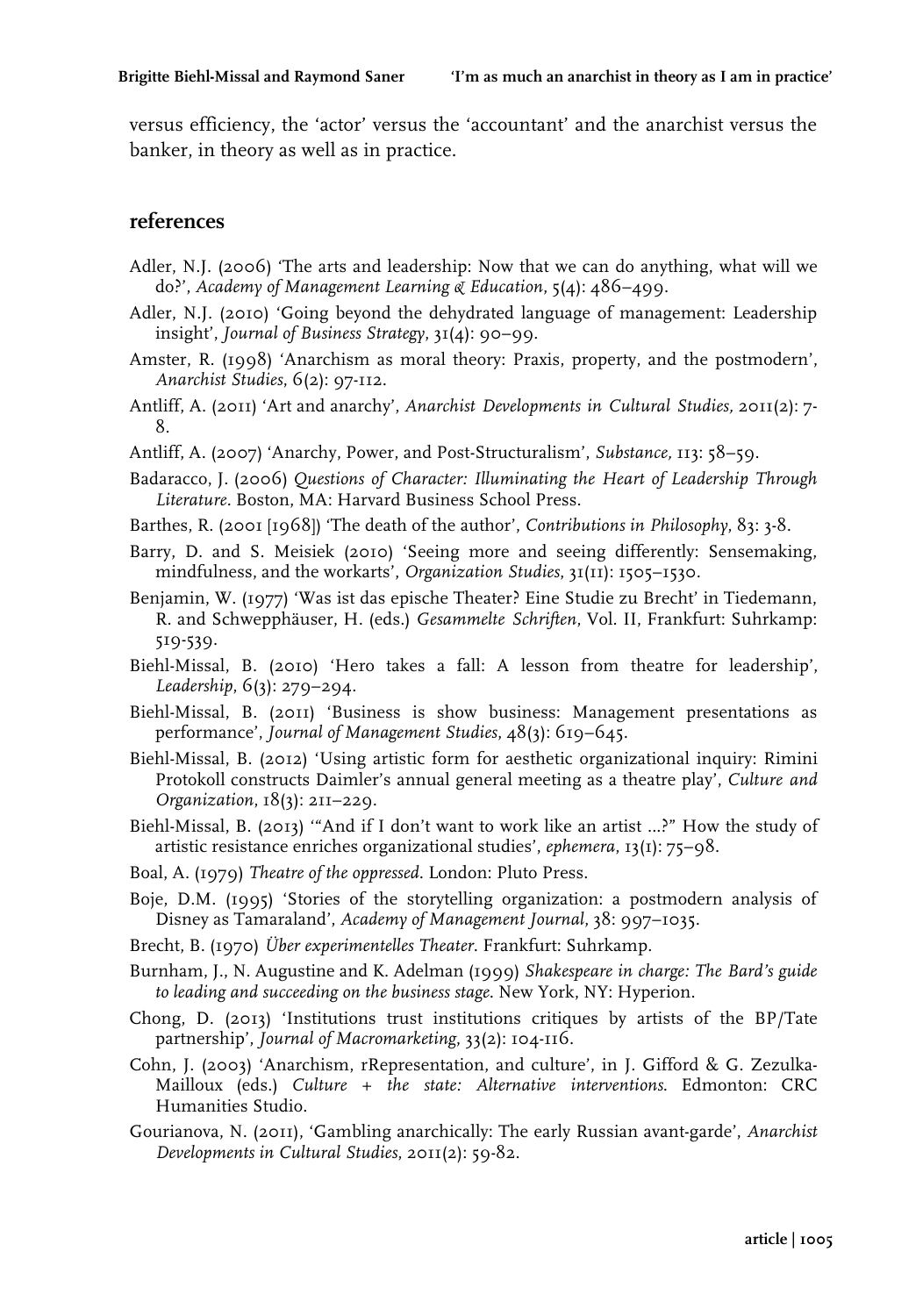- Hancock, P. and M. Tyler (2004) '"MOT your life": Critical management studies and the management of everyday life', *Human Relations*, 57(5): 619–45.
- Höpfl, H. (2002) 'Playing the part: reflections on aspects of mere performance in the customer-client relationship', *Journal of Management Studies*, 39(2): 255–267.
- Iden, P. (1979) *Die Schaubühne am Halleschen Ufer 1970–1979*. Munich and Vienna: Carl Hanser Verlag.
- Jackson, K.D. (2010) *Adverse genres in Fernando Pessoa*. Oxford: Oxford University Press.
- Jeppesen, S. (2011) 'Becoming anarchist: The function of anarchist literature', *Anarchist Developments in Cultural Studies*, 2011(2): 189-213.
- Leary, M.R. and R.M. Kowalski (1986) 'Impression management: A literature review and two-component model', *Psychological Bulletin*, 107(1): 34–47.
- Lehmann, H.-T. (2006) *Postdramatic theatre*. London: Routledge.
- Leighten, P. (2011) 'Modernist abstraction, anarchist antimilitarism, and war', *Anarchist Developments in Cultural Studies*, 2011(2): 113-150.
- Mangham, I. L. (2001) 'Afterword: Looking for Henry', *Journal of Organizational Change Management*, 14(3): 295–304.
- Mockler, R.J. (2002) 'Using the arts to acquire and enhance management skills', *Journal of Management Education*, 26(5): 574–585.
- Pearce, C.L. and J.A. Conger (2003) *Shared leadership. Reframing the hows and whys of leadership*. Thousand Oaks, CA: Sage.
- Pessoa, F. (1997 [1922]) 'The Anarchist Banker', trans. by Margaret Jull Costa, in Lisboa, E. (ed) *The Anarchist Banker and Other Portuguese Stories*. Manchester: Carcanet.
- Piscator, E. (1986) *Zeittheater. 'Das Politische Theater' und weitere Schriften von 1915 bis 1966*. Reinbek bei Hamburg: Rororo.
- Pollesch R., KulturanthropologInnen, Kanak, TFM-StudentInnen (2001) *Stadt als Beute 2*, theatre play performed in March 2002 at Künstlerhaus Mousonturm, Frankfurt, Germany.
- Rosa, L. O. (2012) *Anarquismos Literarios: Jorge Luis Borges y Macedonio Fernández. Spanish and Portuguese languages and cultures*. Doctoral thesis. Princeton University.
- Saner, R. (2010) 'Economic Inequalities', *Private International Review of Photographs,* (48):  $T-2$ .
- Saner, R. (2000) 'Organizationsberater in Zeiten der Postmoderne. Was sie von Off-Off-Broadway Theater lernen können', *Zeitschrift für Organizationsentwicklung*, 4: 30-29.
- Saner, R. (1999) 'Off-Off-Broadway Theatre and contemporary organizational consulting: manifestations of postmodernism', *Gestalt Review*, 3(1): 6-21.
- Shea, T. (2011) 'Anna Halprin's 10 myths: Mutual creation and non-totalizing collectivity', *Anarchist Developments in Cultural Studies*, (2): 9-30.
- Spicer, A., M., Alvesson and D. Karreman (2009) 'Critical performativity: The unfinished business of critical management studies', *Human Relations*, 62(4): 537–560.
- Stevenson, W. B. (1996) 'A muse of fire or a winter of discontent? Teaching Shakespeare in the leadership course', *Journal of Management Education*, 20(1): 39–48.
- Stowasser, H. (2006) *Anarchie! Idee, Geschichte, Perspektiven*. Hamburg: Nautilus.
- Warren, S.and A. Rehn (2006) 'Guest editors' introduction. Oppression, art and aesthetics', *Consumption Markets & Culture*, 9(2): 81–85.
- Werner, R. (1992) *Die Gleichgültigkeit der Gegensätze Über Fernando Pessoa, in Fernando Pessoa: Ein anarchistischer Bankier*. Frankfurt: Fischer.